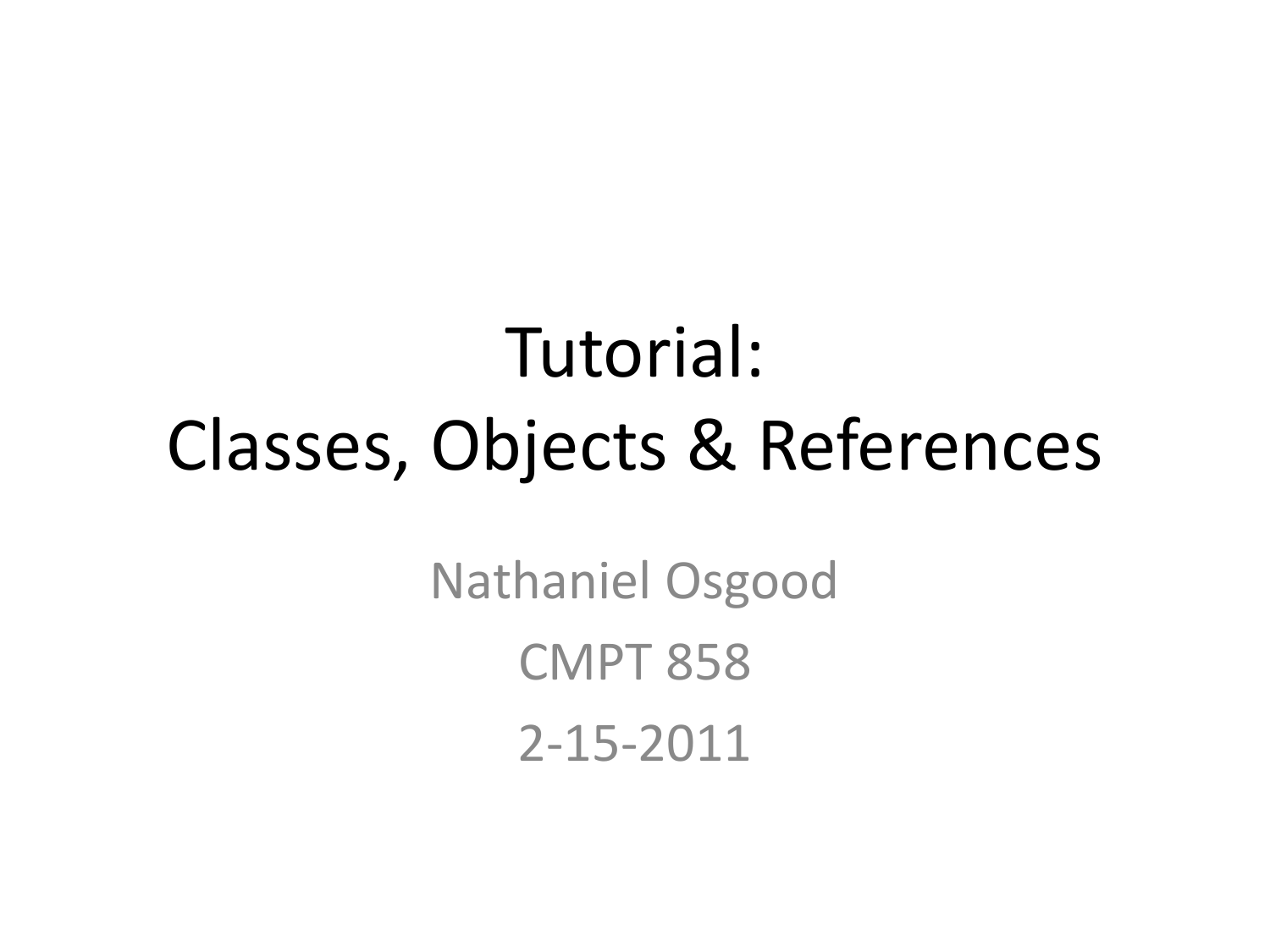Recall: Building the Model Right: Some Principles of Software Engineering

#### **Technical guidelines**

- Try to avoid needless complexity
- Use abstraction & encapsulation to simplify reasoning & development
- Name things carefully
- Design & code for transparency & modifiability
- Document & create selfdocumenting results where possible
- Consider designing for flexibility
- Use defensive programming
- Use type-checking to advantage
	- Subtyping (and sometimes subclassing) to capture commonality
	- For unit checking (where possible)

#### **Process guidelines**

- Use peer reviews to review
	- Code
	- Design
	- Tests
- Perform simple tests to verify functionality
- Keep careful track of experiments
- Use tools for version control & documentation & referent.integrity
- Do regular builds & system-wide "smoke" tests
- Integrate with others' work frequently & in small steps
- Use discovery of bugs to find weaknesses in the Q & A process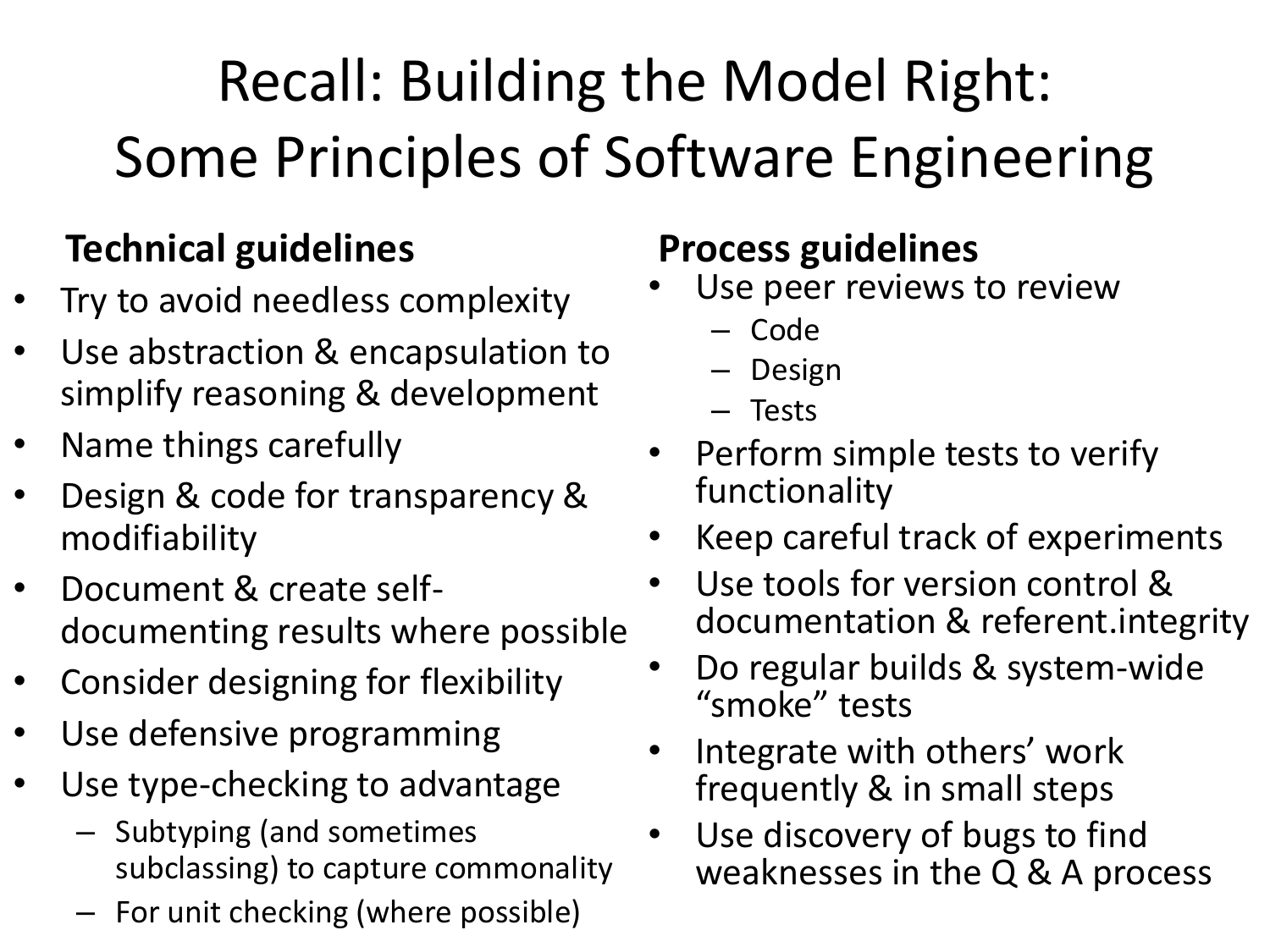#### Recall: The Challenges of Complexity

- Complexity of software development is a major barrier to effective delivery of value
- Complexity leads to systems that are late, over budget, and of substandard quality
- Complexity has extensive impact in both human & technical spheres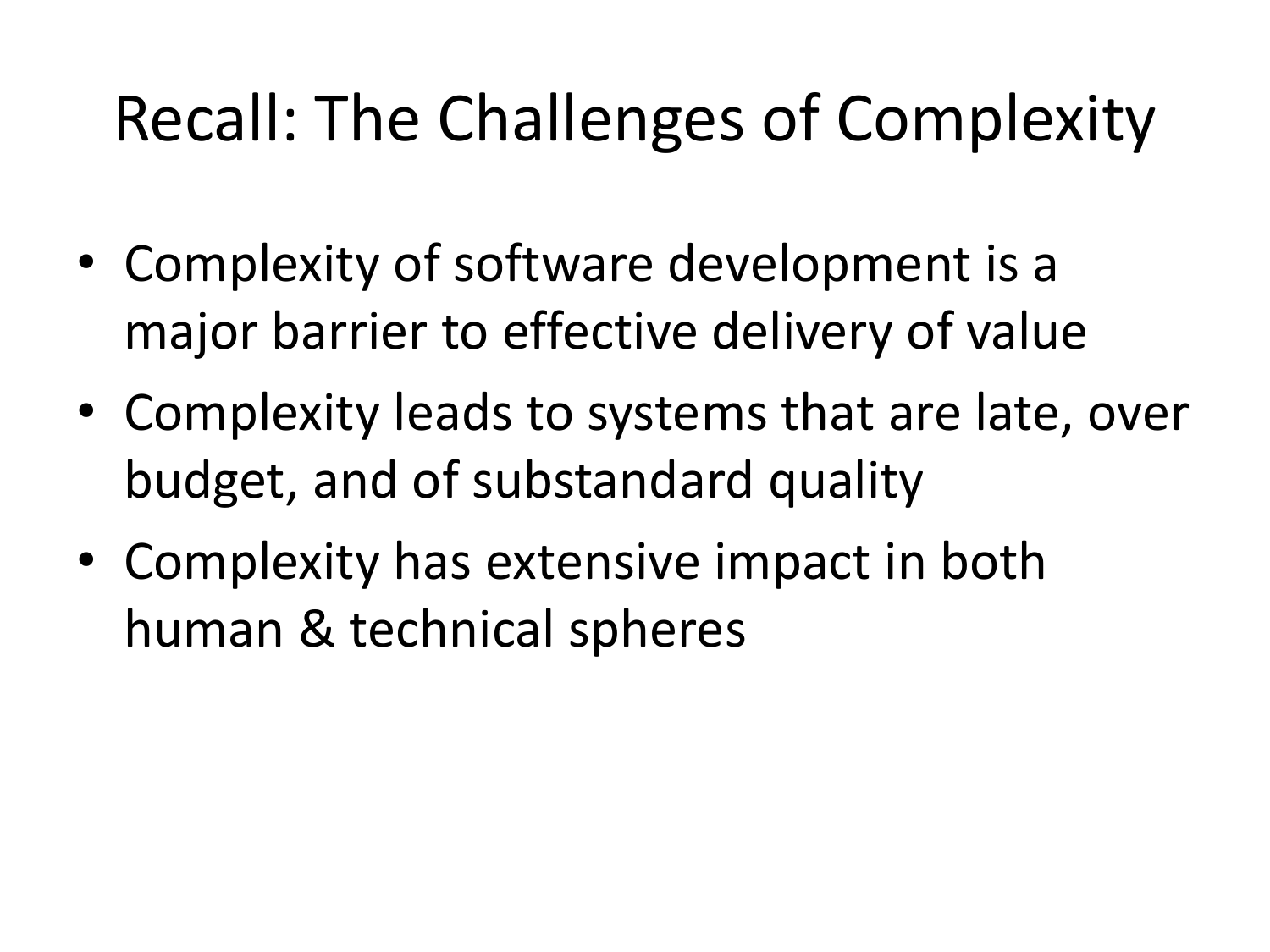# Recall: Why Modularity?

- As a way of managing complexity: Allows decoupling of pieces of the system
	- "*Separation of Concerns*" in comprehension & reasoning
	- Example areas of benefit
		- Code creation
		- Modification
		- Testing
		- Review
		- Staff specialization
	- *Modularity allows 'divide and conquer' strategies to work*
- As a means to reuse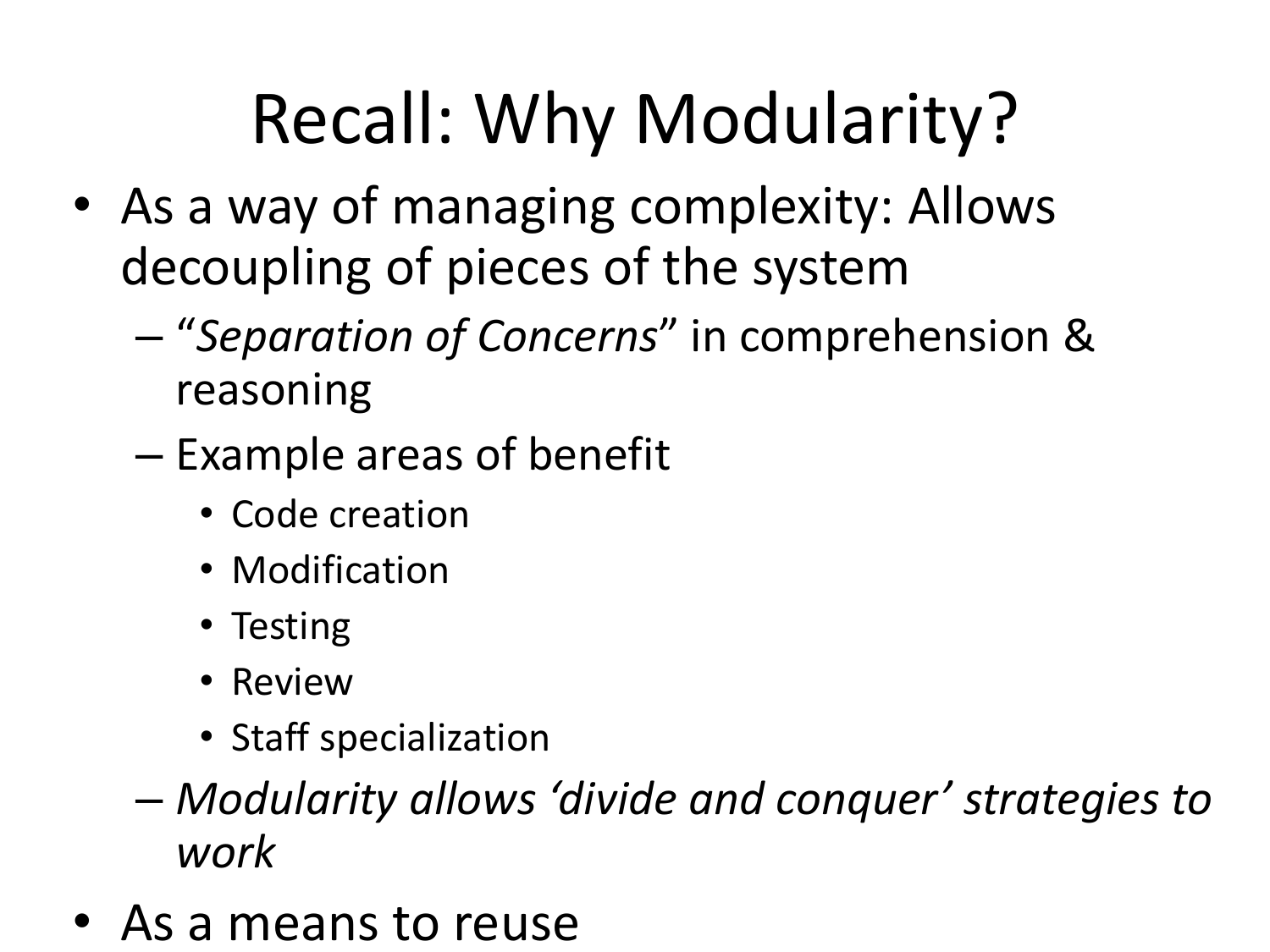#### Recall: Abstraction: Key to Modularity

- Abstraction is the process of forgetting certain details in order to treat many particular circumstances as the same
- We can distinguish two key types of abstraction
	- *Abstraction by parameterization.* We seek generality by allowing the same mechanism to be adapted to many different contexts by providing it with information on that context
	- *Abstraction by specification.* We ignore the implementation details, and agree to treat as acceptable any implementation that adheres to the specification
	- [Liskov&Guttag 2001]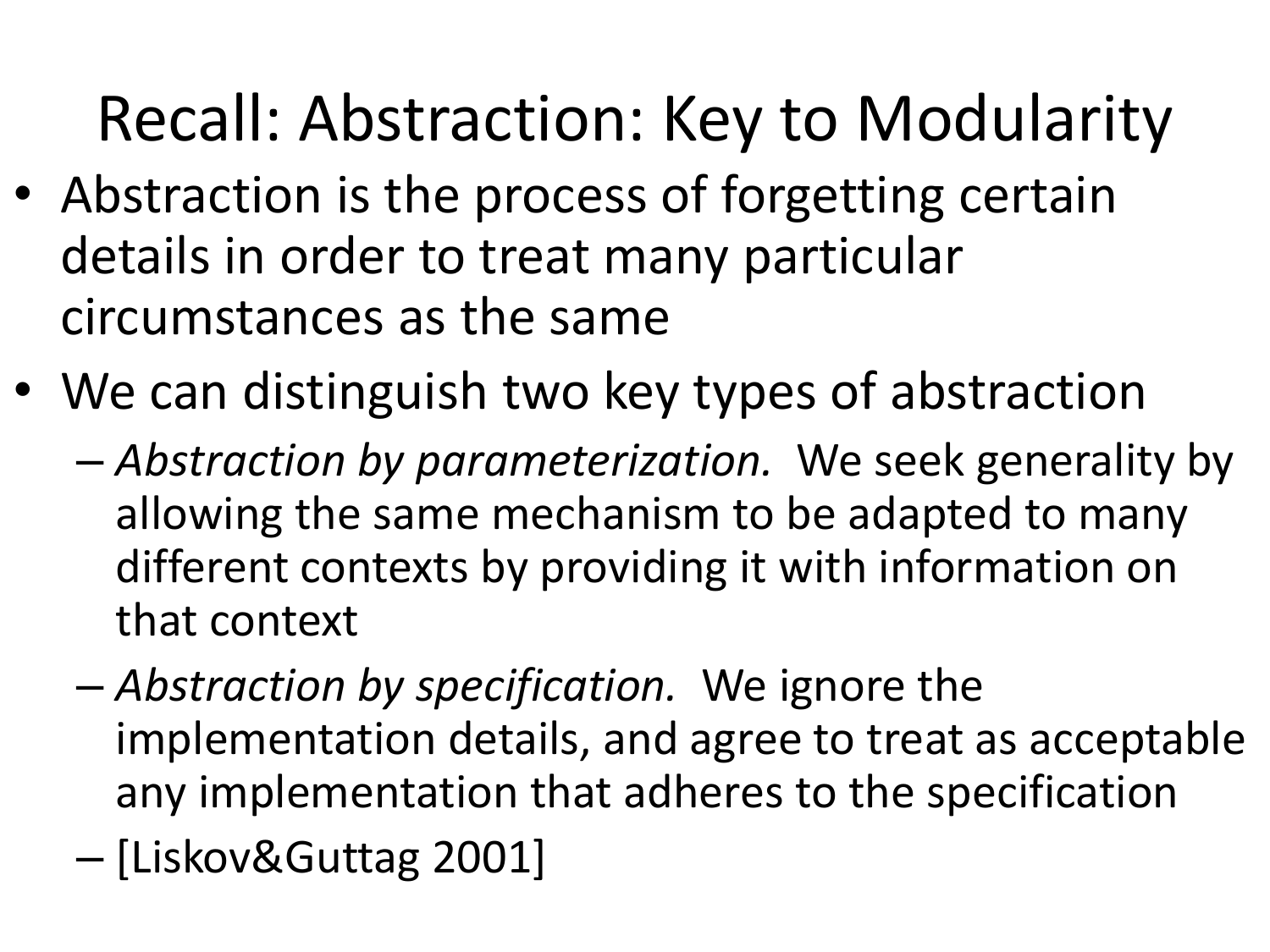# Recall: A Key Motivator for Abstraction: Risk of Change

- Abstraction by specification helps lessen the work required when we need to modify the program
- By choosing our abstractions *carefully*, we can gracefully handle anticipated changes
	- e.g. Choose abstracts that will hide the details of things that we anticipate changing frequently
	- When the changes occur, we only need to modify the implementations of those abstractions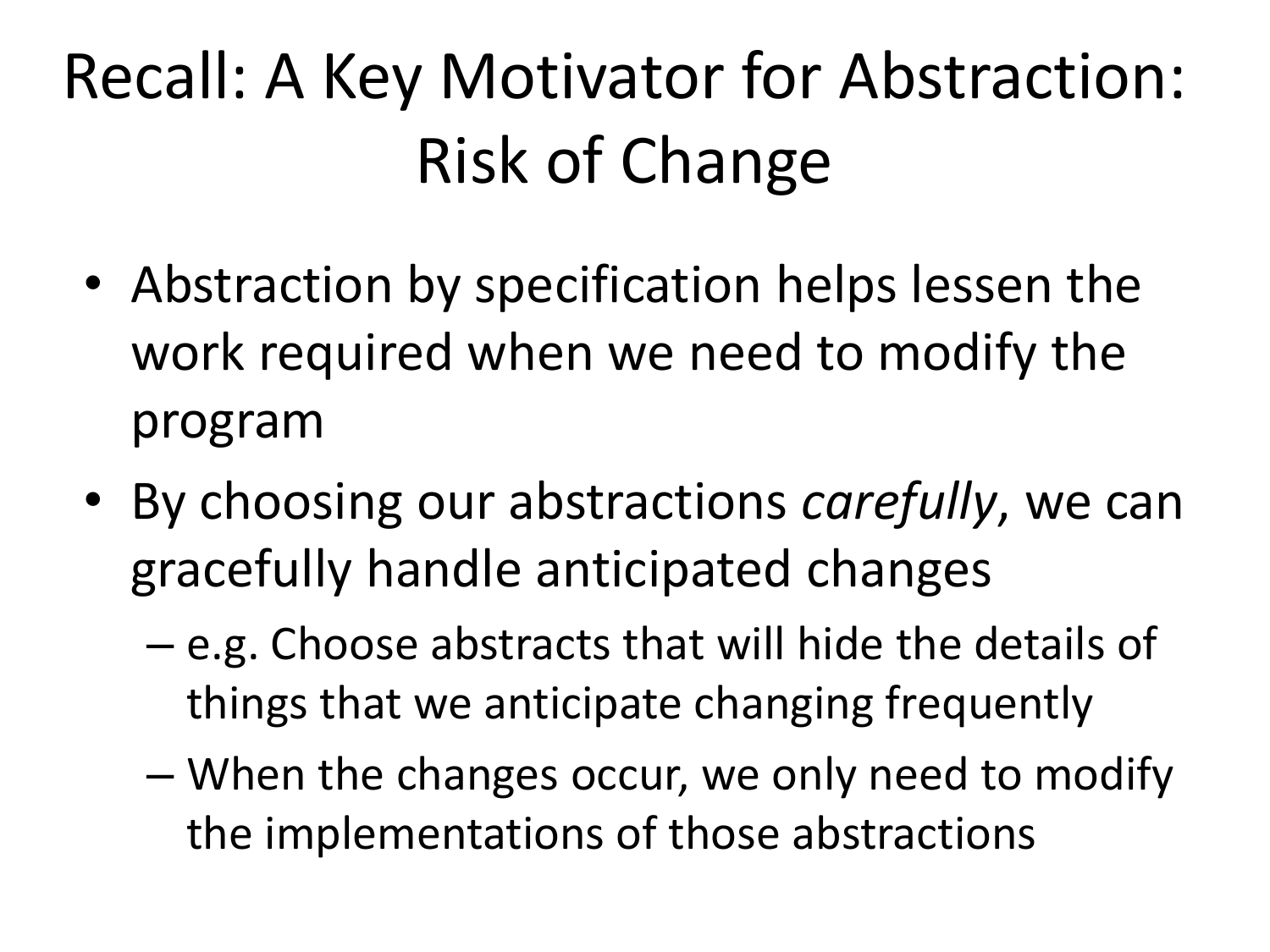# Recall: Defining the "Interface"

- Knowing the signature of something we are using is necessary but grossly insufficient
	- If could count only on the signature of something remaining the same, would be in tremendous trouble: could do something totally different
	- We want some sort of way of knowing what this thing does
	- We don't want to have to look at the code
- We are seeking a form of *contract*
- We achieve this contact through the use of *specifications*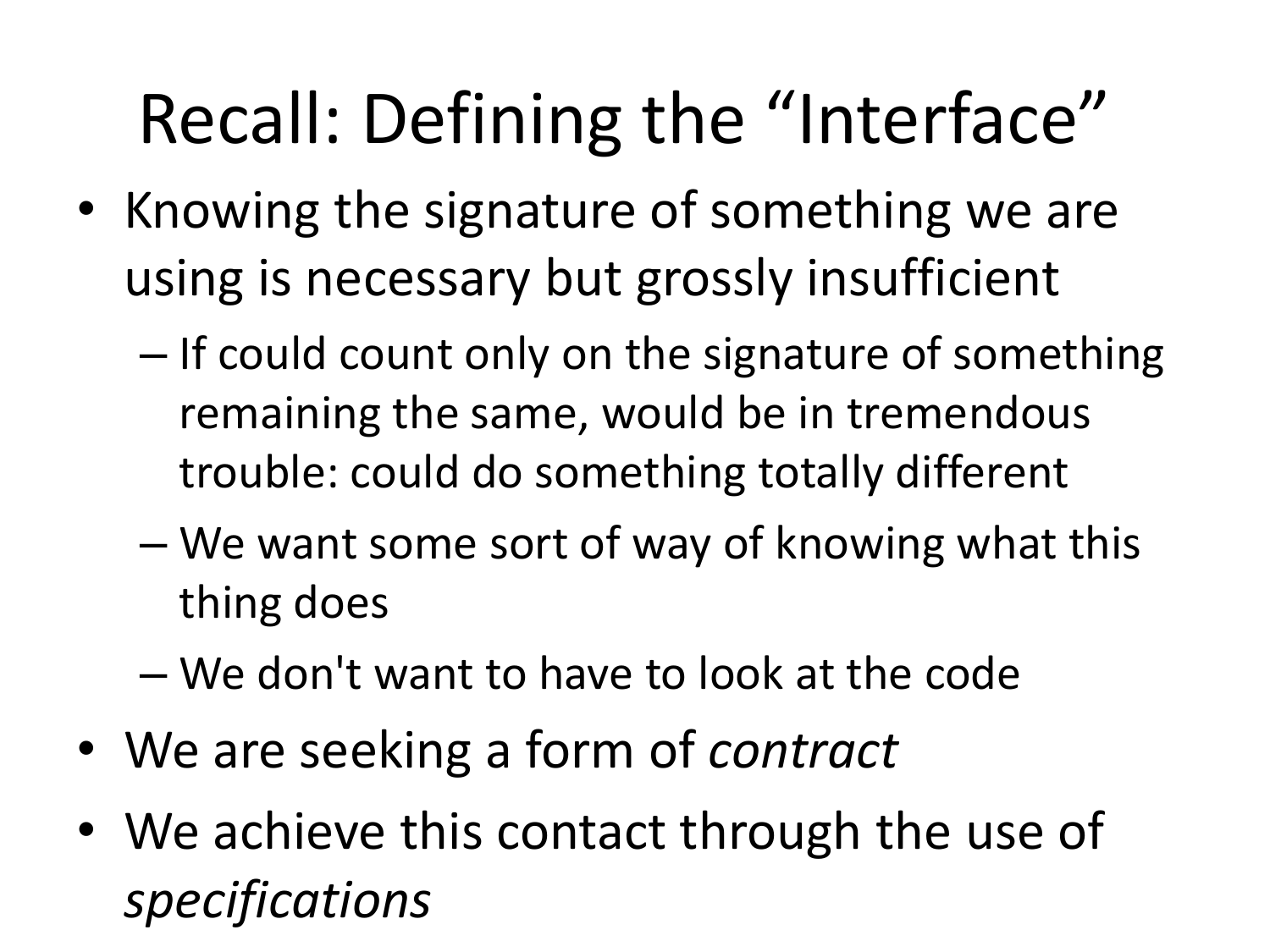# Recall: Types of Abstraction in Java

- Functional abstraction: Action performed on data
	- We use functions (in OO, *methods*) to provide some functionality while hiding the implementation details
	- We previously talked about this
- Interface/Class-based abstraction: State & behaviour
	- We create "interfaces"/"classes" to capture behavioural similarity between sets of objects (e.g. agents)
	- The class provides a contract regarding
		- Nouns & adjectives: The characteristics (properties) of the objects, including state that changes over time
		- Verbs: How the objects do things (*methods*) or have things done to them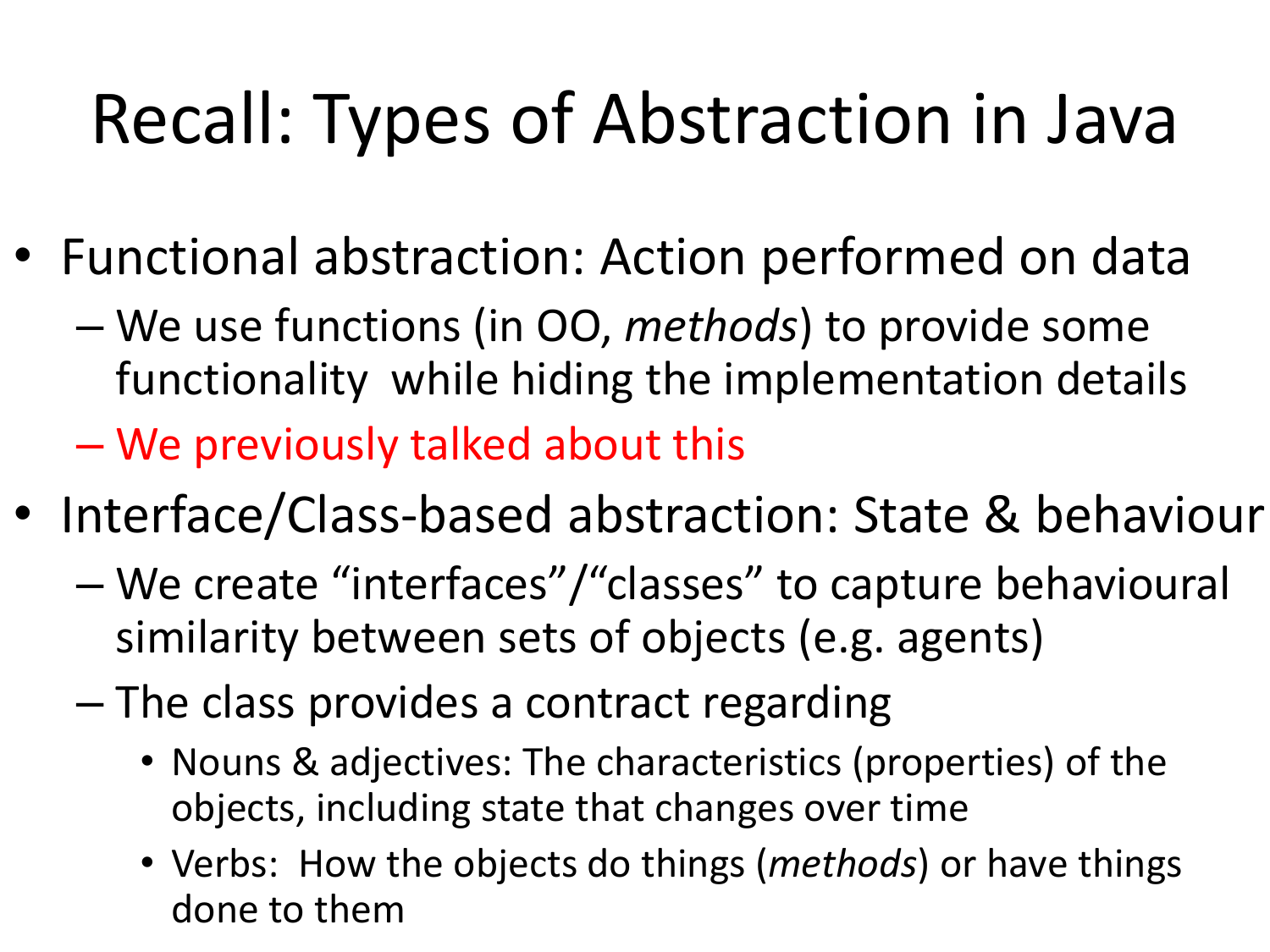# Recall: Functional Abstraction

- Functional abstraction provides methods to do some work (*what*) while hiding details of *how* this is done
- A method might
	- Compute a value (hiding the algorithm)
	- Test some condition (hiding all the details of exactly what is considered and how): e.g. ask if a person is susceptible
	- Perform some update on e.g. a person (e.g. infect a person, simulate the change of state resulting from a complex procedure, transmit infection to anther)
	- Return some representation (e.g. a string) of or information about a person in the model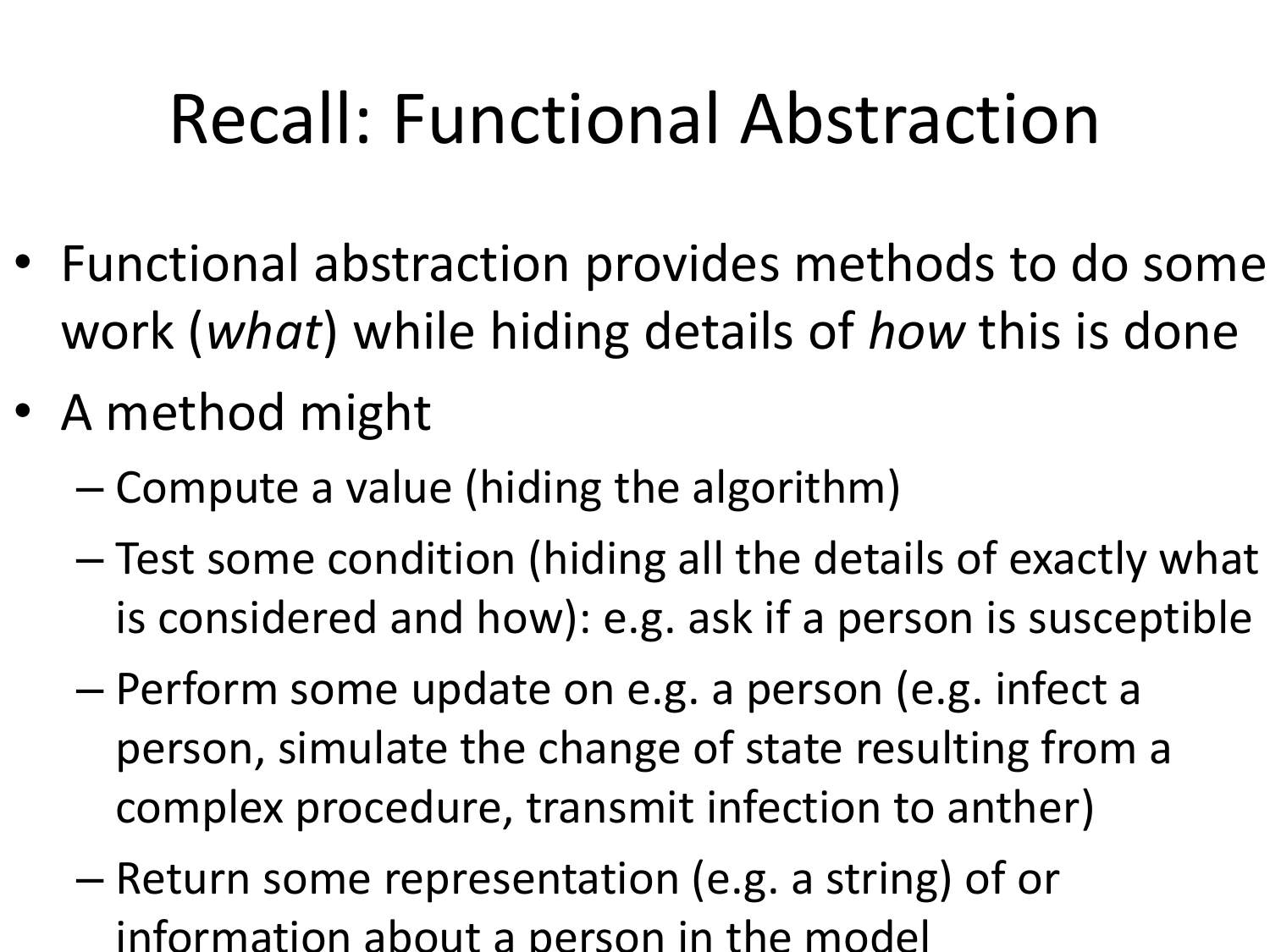# Encapsulation: Key to Abstraction by *Specification*

- *Separation of interface from implementation (allowing multiple implementations to satisfy the interface)*  facilitates modularity
- Specifications specify expected behavior of anything providing the interface
- Types of benefits
	- *Locality*: Separation of implementation: Ability to build one piece without worrying about or modifying another
		- See earlier examples
	- *Modifiability*: Ability to change one piece of project without breaking other code
	- Some reuse opportunities: Abstract over mechanisms that differ in their details to only use one mechanism: e.g. Shared code using interface based polymorphism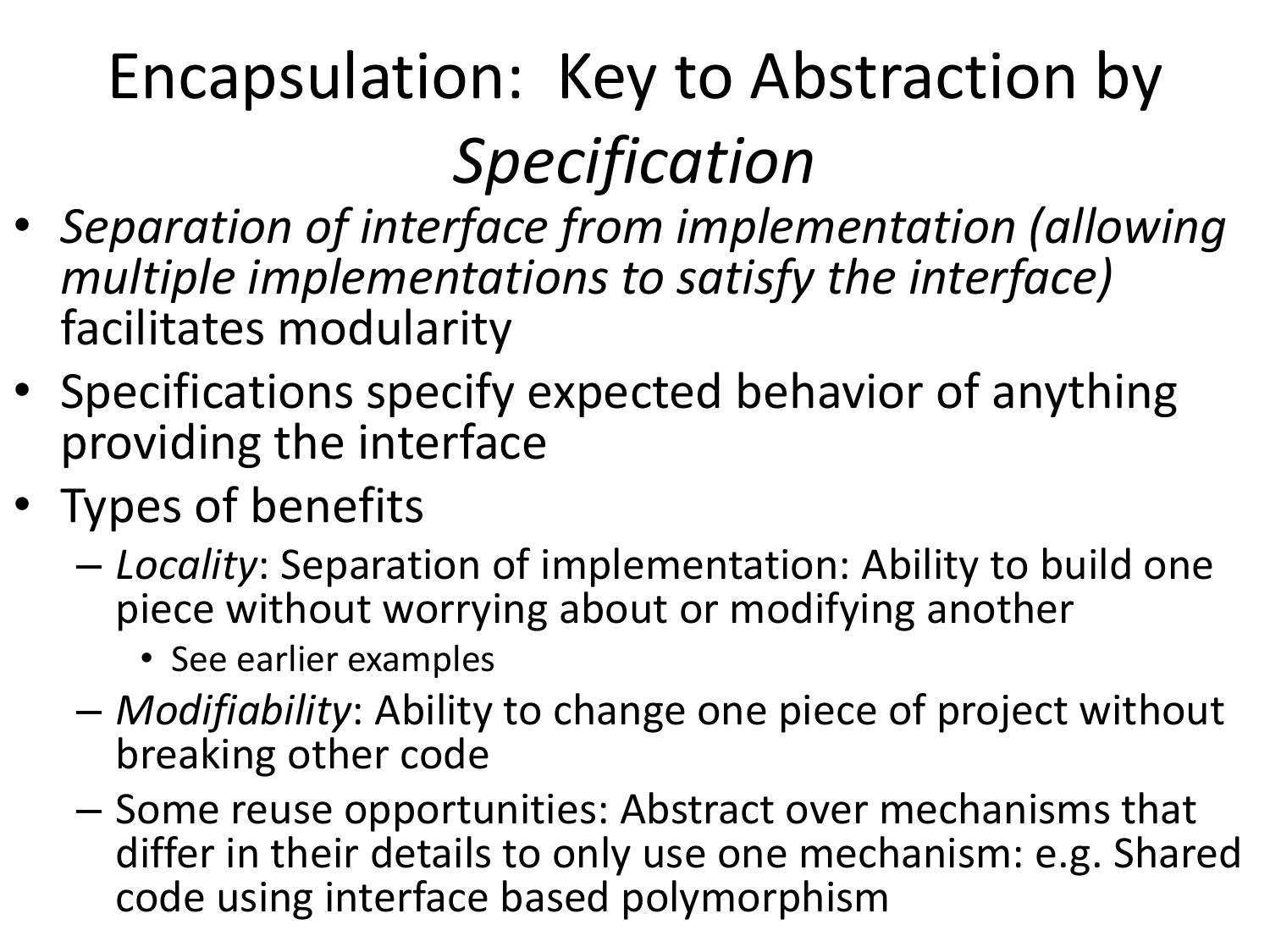# Two Common Mechanisms for Defining Interfaces

- Interface alone: explicit java "interface" constructs
	- Interface defines specification of contract
	- Interface provides no implementation
- Interface & implementation: Classes (using java "class" construct)
	- A class packages together data & functionality
	- Superclasses provide interface & implementations
	- *Abstract classes* as mechanism to specify contract & define some implementation, but leave much of the implementation unspecified
- We will focus on this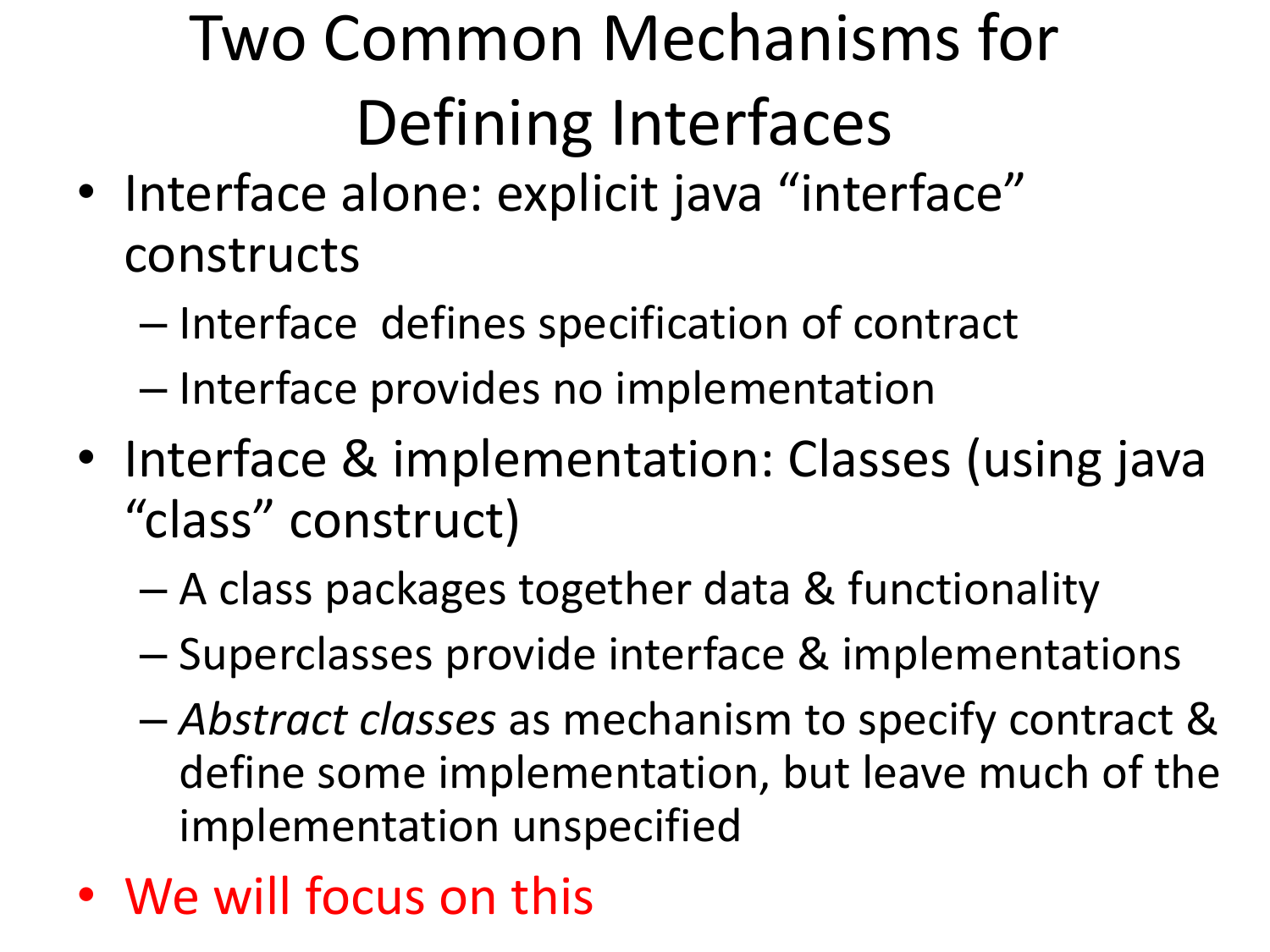## What is a Class?

- A class is like a mould in which we can cast particular objects
	- From a single mould, we can create many "objects"
	- These objects may have some variation, but all share certain characteristics – such as their behaviour
		- This is similar to how objects cast by a mold can differ in many regards, but share the shape imposed by the mould
- In object oriented programming, we define a class at "development time", and then often create multiple objects from it at "runtime"
	- These objects will differ in lots of (parameterized) details, but will share their fundamental behaviors
	- Only the class exists at development time
- Classes define an interface, but also provide an *implementation* of that interface (code and data fields that allow them to realized the required behaviour)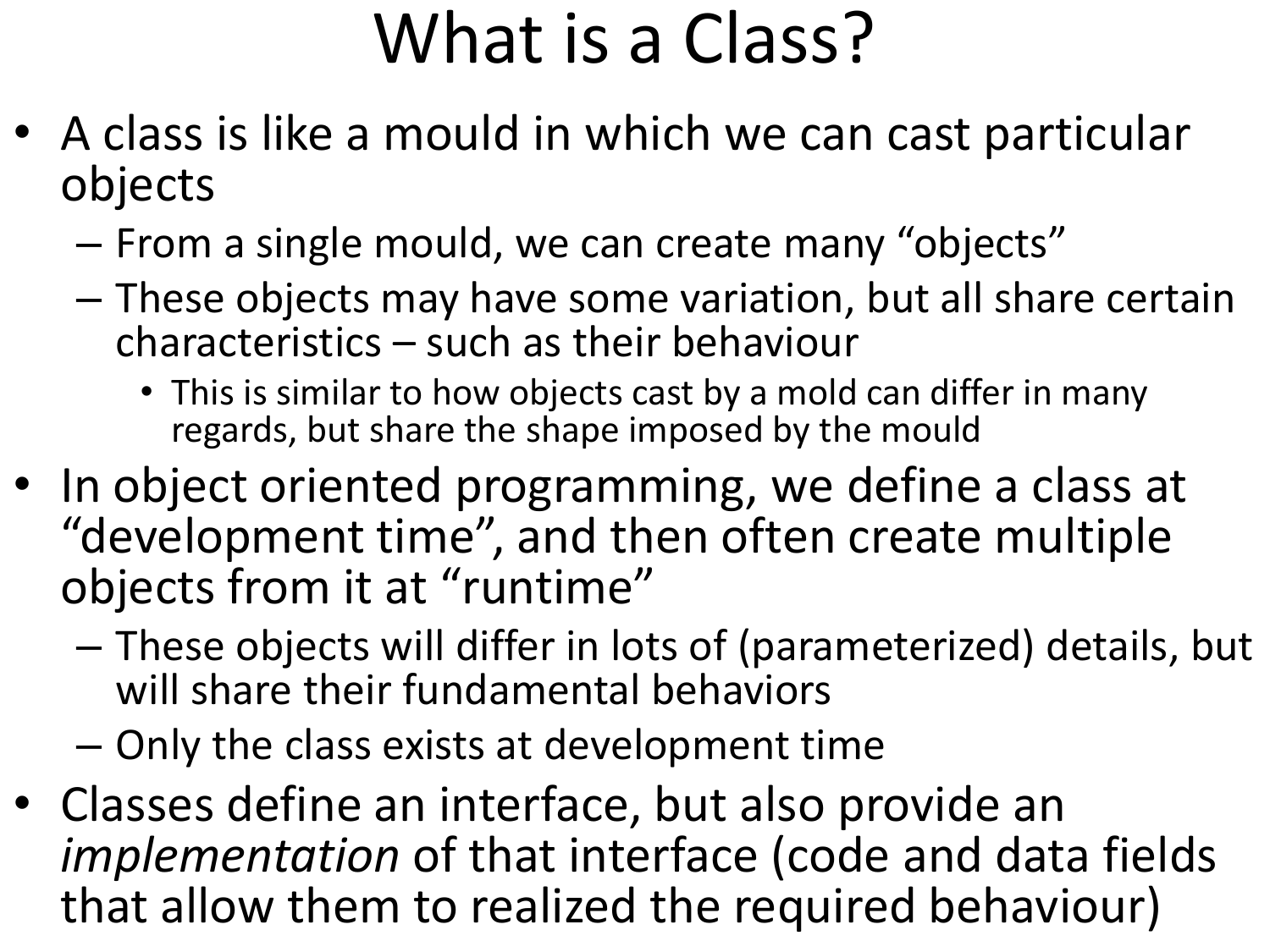Fecall: A Critical Distinction: Design (Specification) vs. Execution (Run) times

• The computational elements of Anylogic support both design & execution time presence & behaviour

– Design time: Specifying the model

- Execution time ("Runtime"): Simulating the model
- It is important to be clear on what behavior & information is associated with which times
- Generally speaking, design-time elements (e.g. in the palettes) are created to support certain runtime behaviors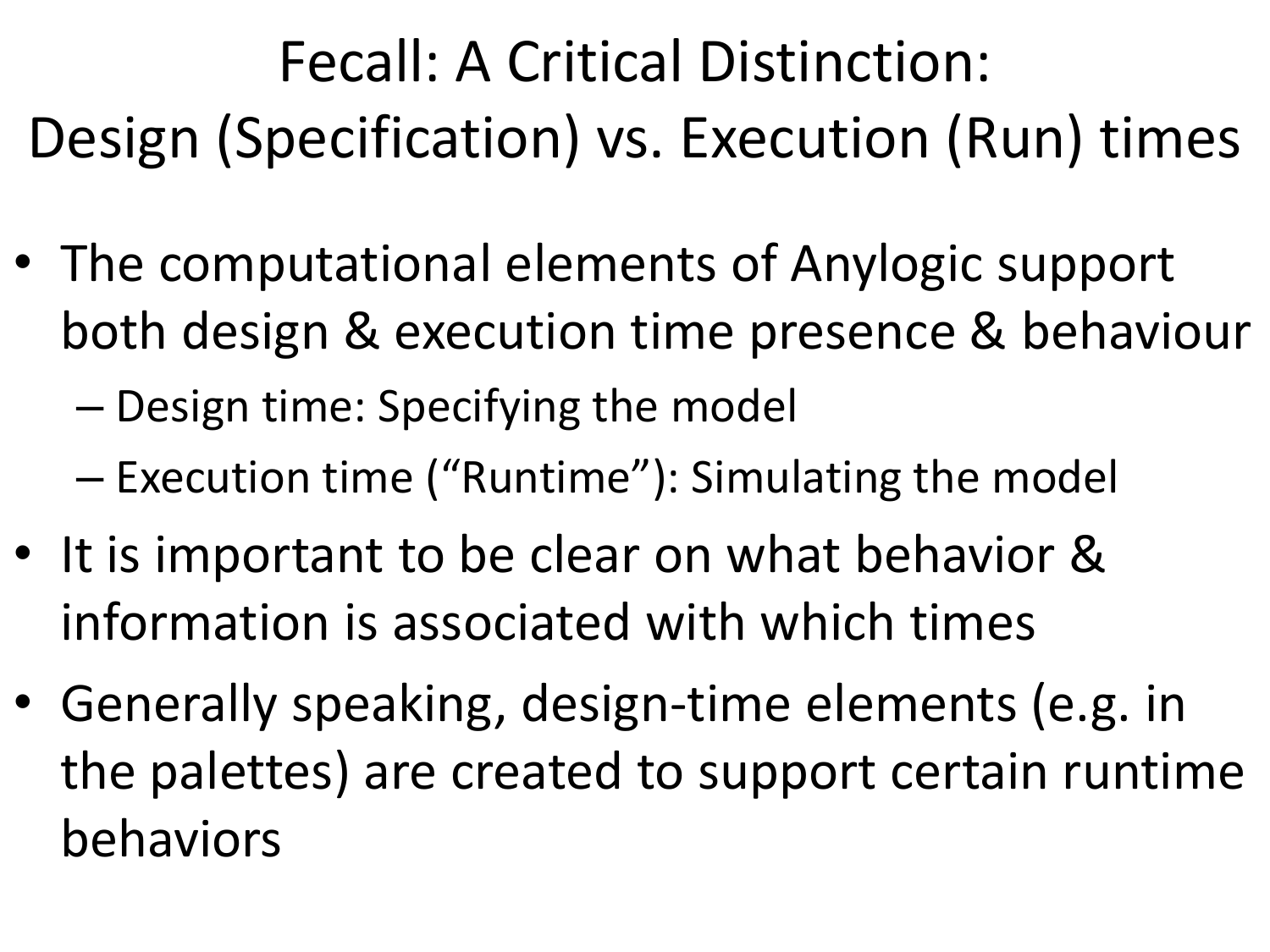# Recall: A Familiar Analogy

- The distinction between model design time & model execution time is like the distinction between
	- Time of Recipe Design: Here, we're
		- Deciding what exact set of steps we'll be following
		- Picking our ingredients
		- Deciding our preparation techniques
		- Choosing/making our cooking utensils (e.g. a cookie cutter)
	- Time of Cooking: When we actually are following the recipe
		- A given element of the recipe may be enacted many times
			- One step may be repeated many times
			- One cookie cutter may make many particular cookies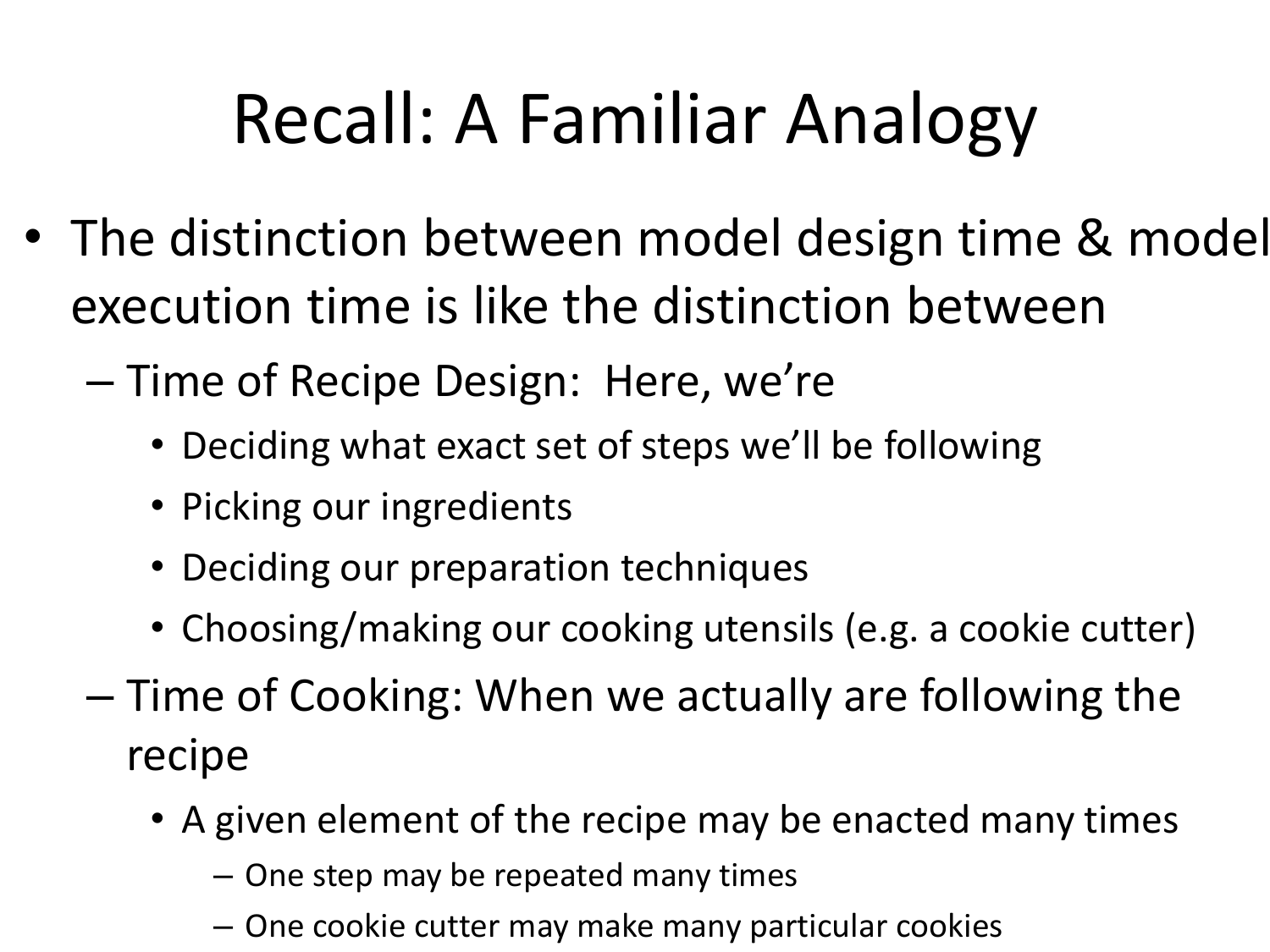### Cooking Analogy to an Agent Class: A Cookie Cutter

- We only need one cookie cutter to bake many cookies
- By carefully designing the cookie cutter, we can shape the character of many particular cookies
- By describing an Agent class at model design time, we are defining the cookie cutter we want to use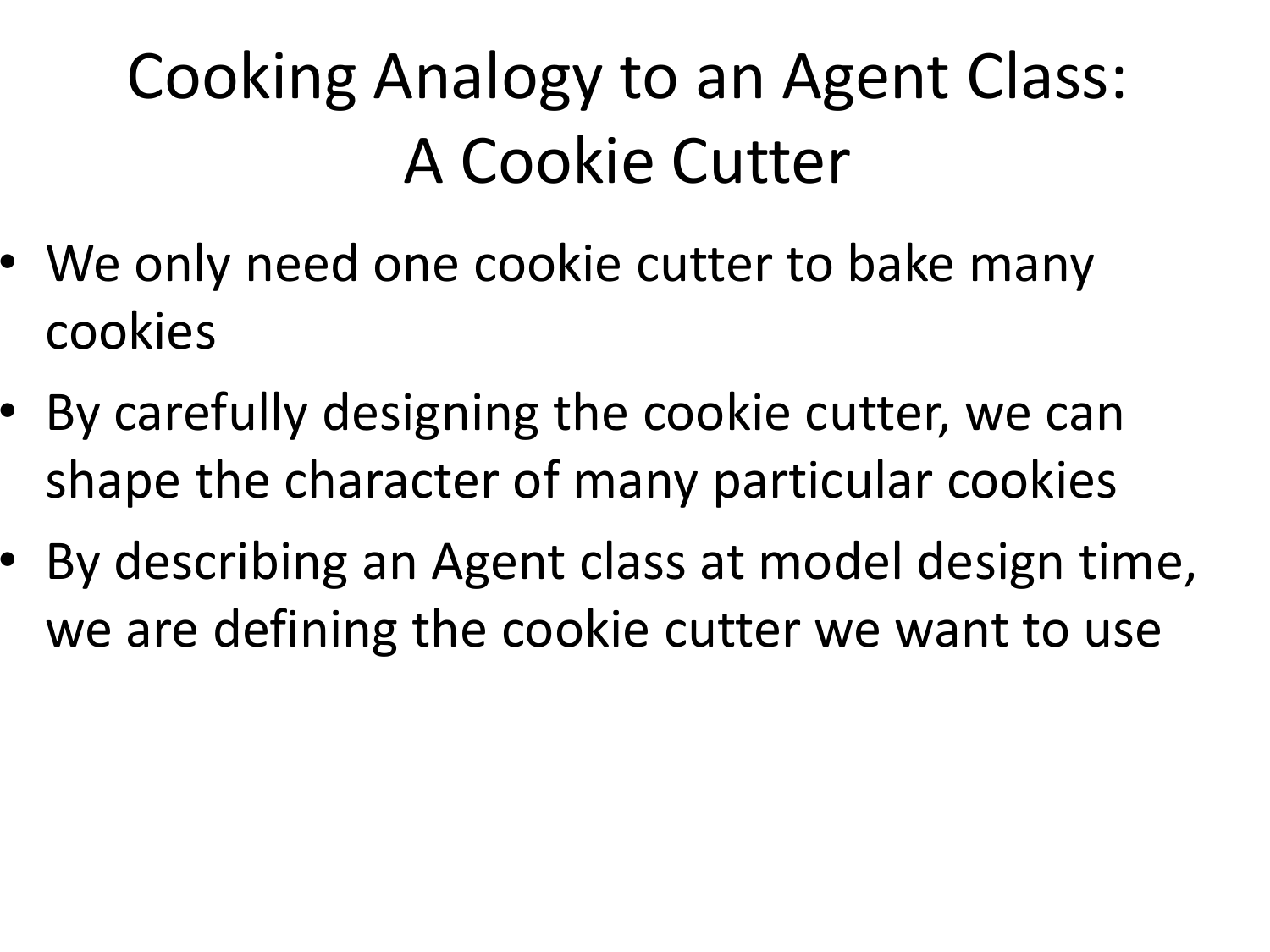# Familiar Classes in AnyLogic

- Main class
- Person class
- Simulation class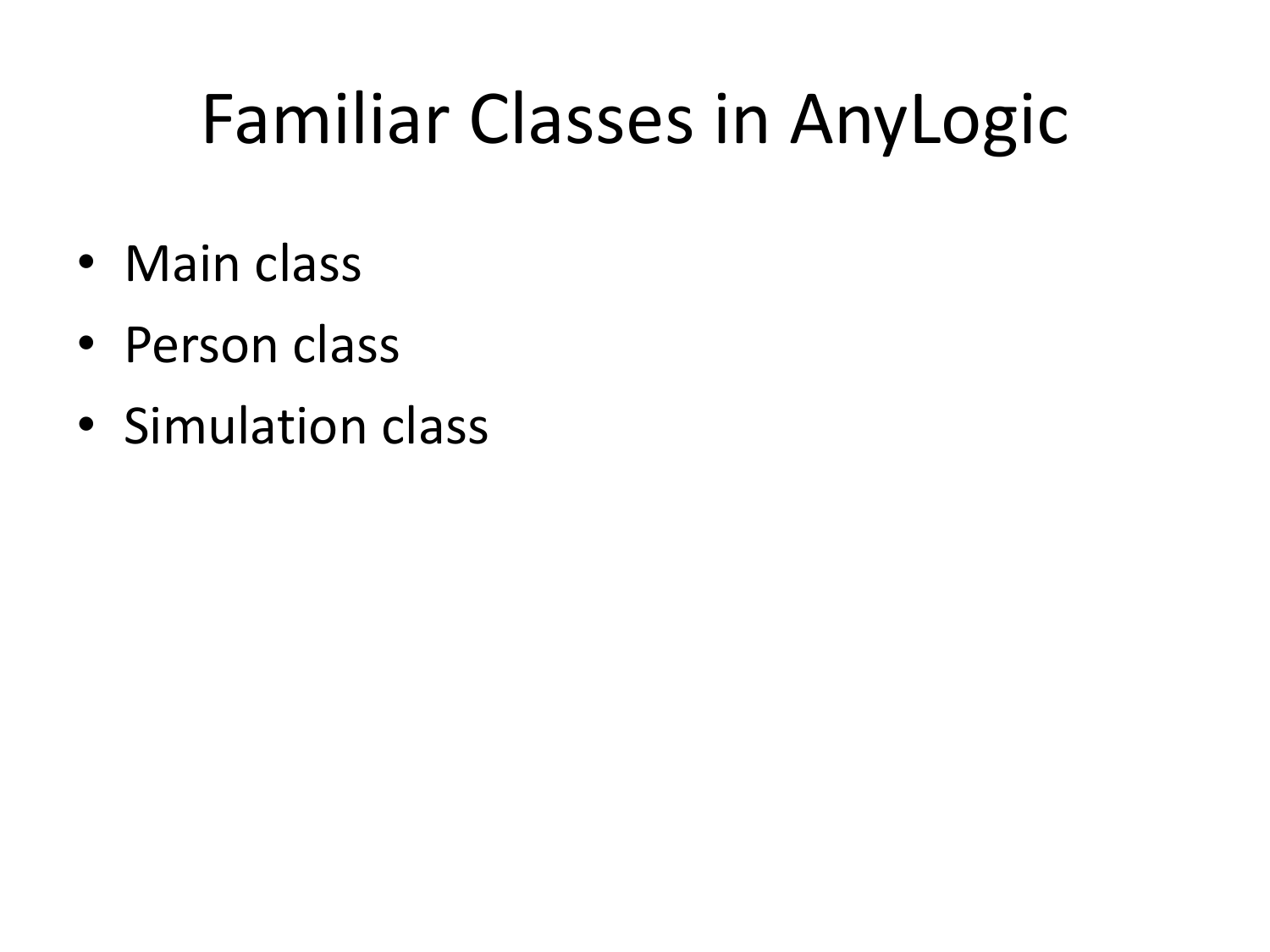#### Work Frequently Done with Objects

- Reading "fields" (variables within the object)
- Setting fields
- Calling methods
	- To compute something (a "query")
	- To perform some task (a "command")
- Creating the objects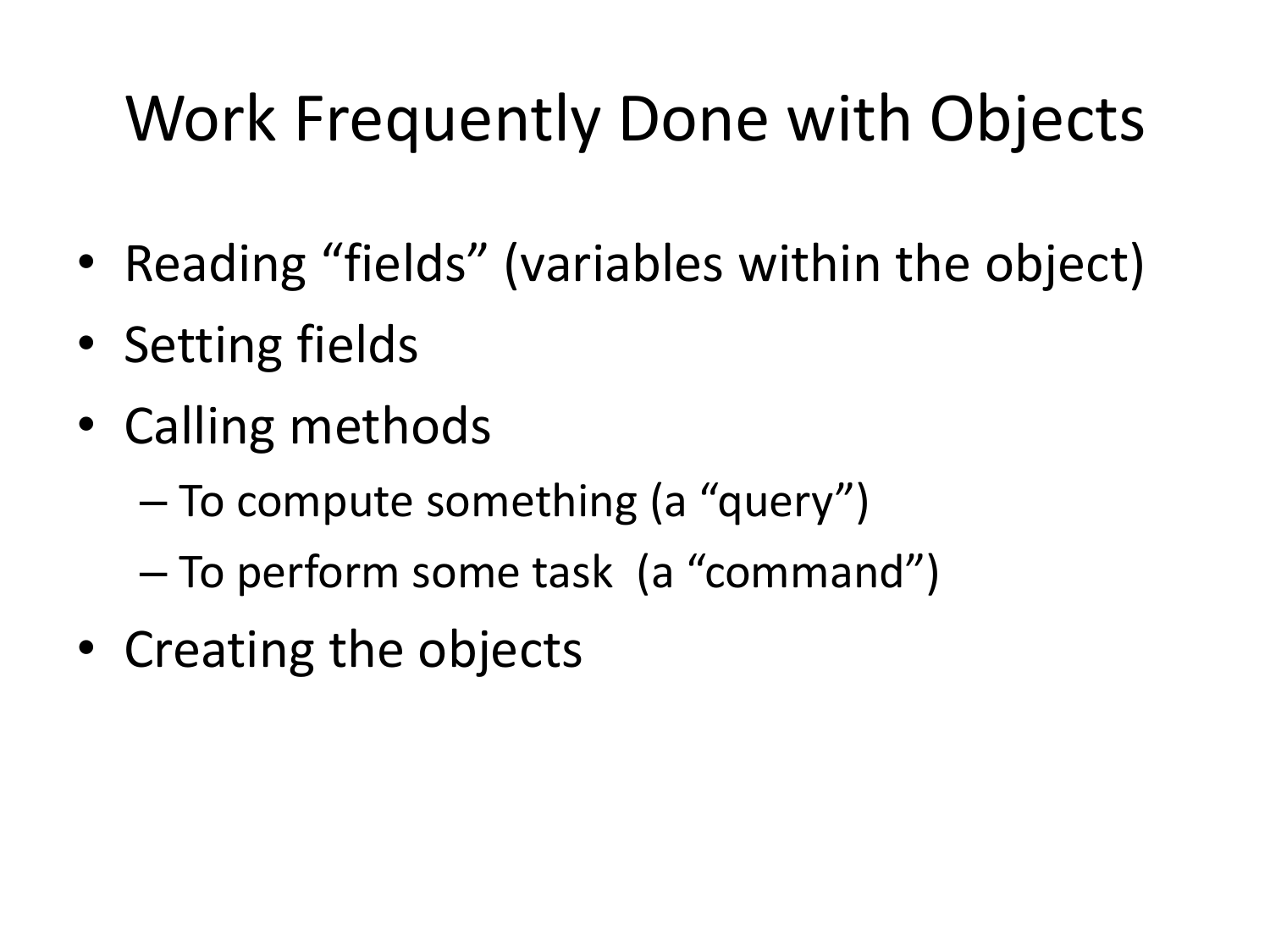# "Methods" to Call on (or from within, using "this") an Agent

- a.getConnectionsNumber() returns number of connections between this agent and others
- a.get\_Main() gets reference to Main object
- a.toString() gets string rendition of agent
- a.getConnections() gets a collection (linked) list of agents to which this agent is connected (& over which we can iterate)
- a.connectTo(Agent b) connects a to b
- a.disconnectFrom(Agent b) disconnects b from a
- a.disconnectFromAll() disconnects all agents from a
- a.getConnectedAgent(int i) gets the ith agent connected to a
- a.isConnectedTo(Agent b) indicates if a is connected to b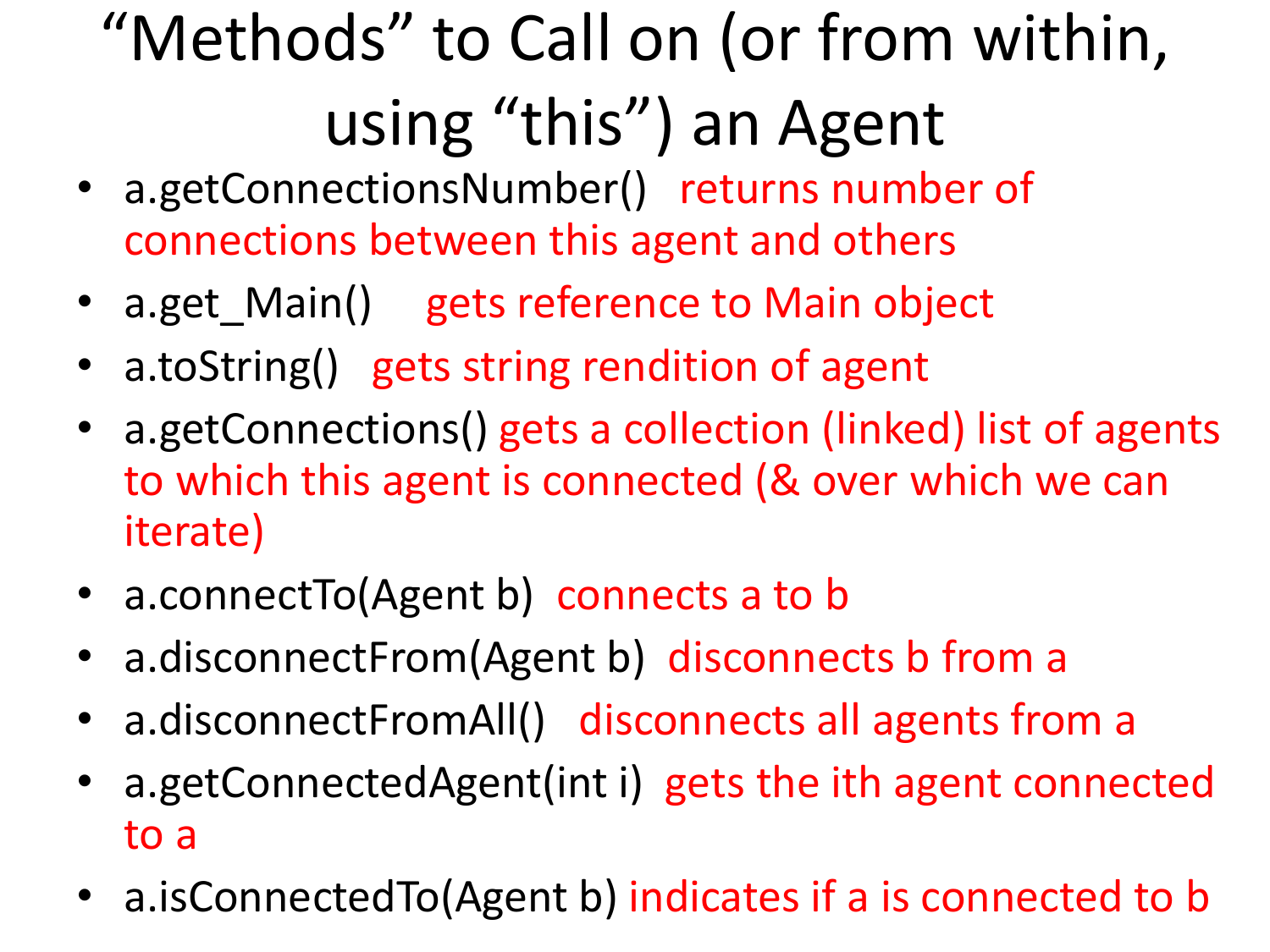# Composition of Methods

- Suppose we have an agent called a
- a.getConnectedAgent(2).toString()
	- $-$  This will print out the "name" of the 3<sup>rd</sup> agent to which a is connected
- a.getConnectedAgent(0).getConnectionsNum ber()
	- This will print out the number of connections possessed by the 1<sup>st</sup> agent to which a is connected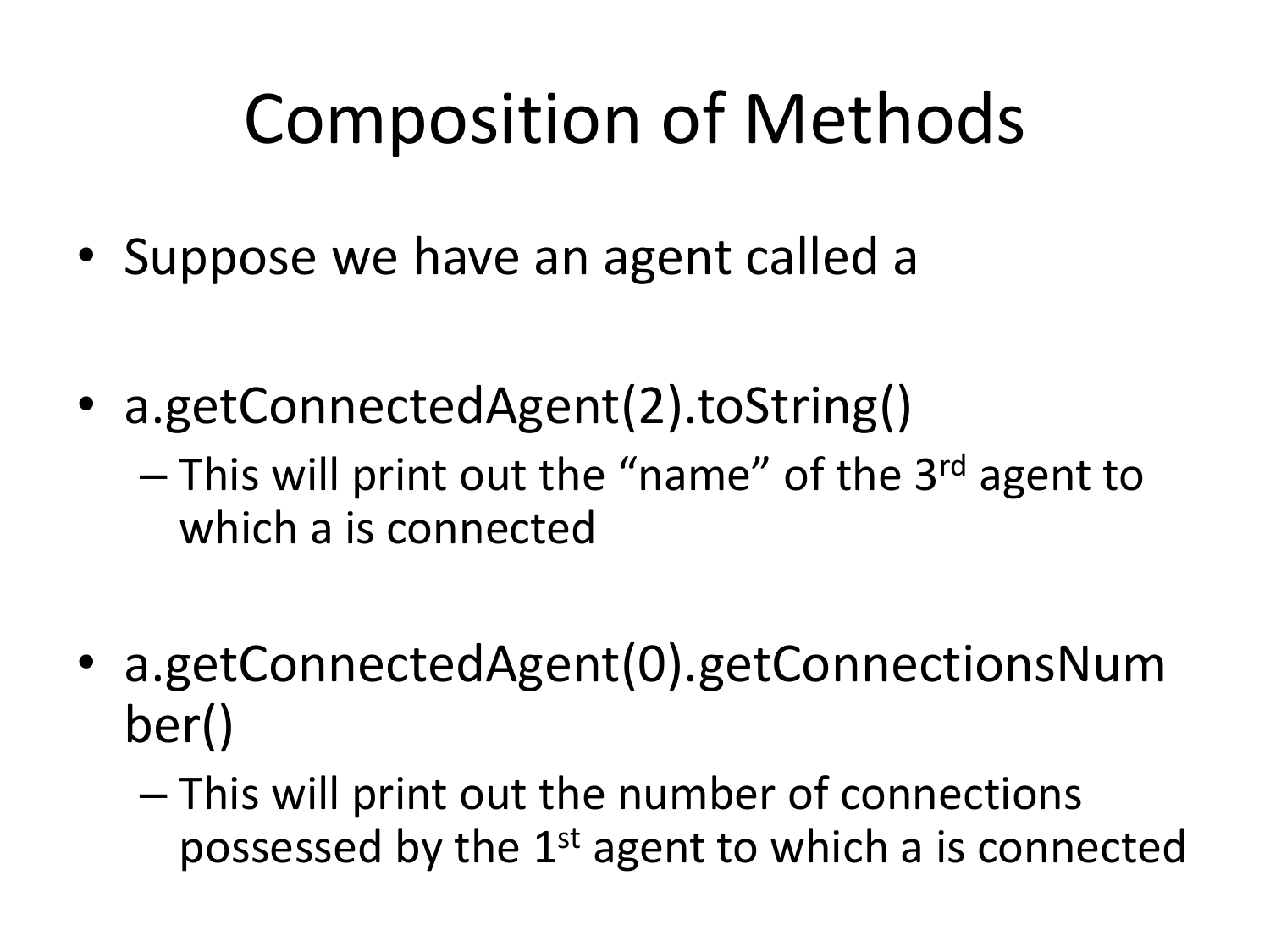#### Distinction between Class and Object

- Sometimes we want information or actions that only relates to the class, rather than to the objects in the class
	- Conceptually, these things relate to the mould, rather than to the objects produced by the mould
	- For example, this information may specify general information that is true regardless of the state of an individual object (e.g. agent)
	- We will generally declare such information or actions to be "static"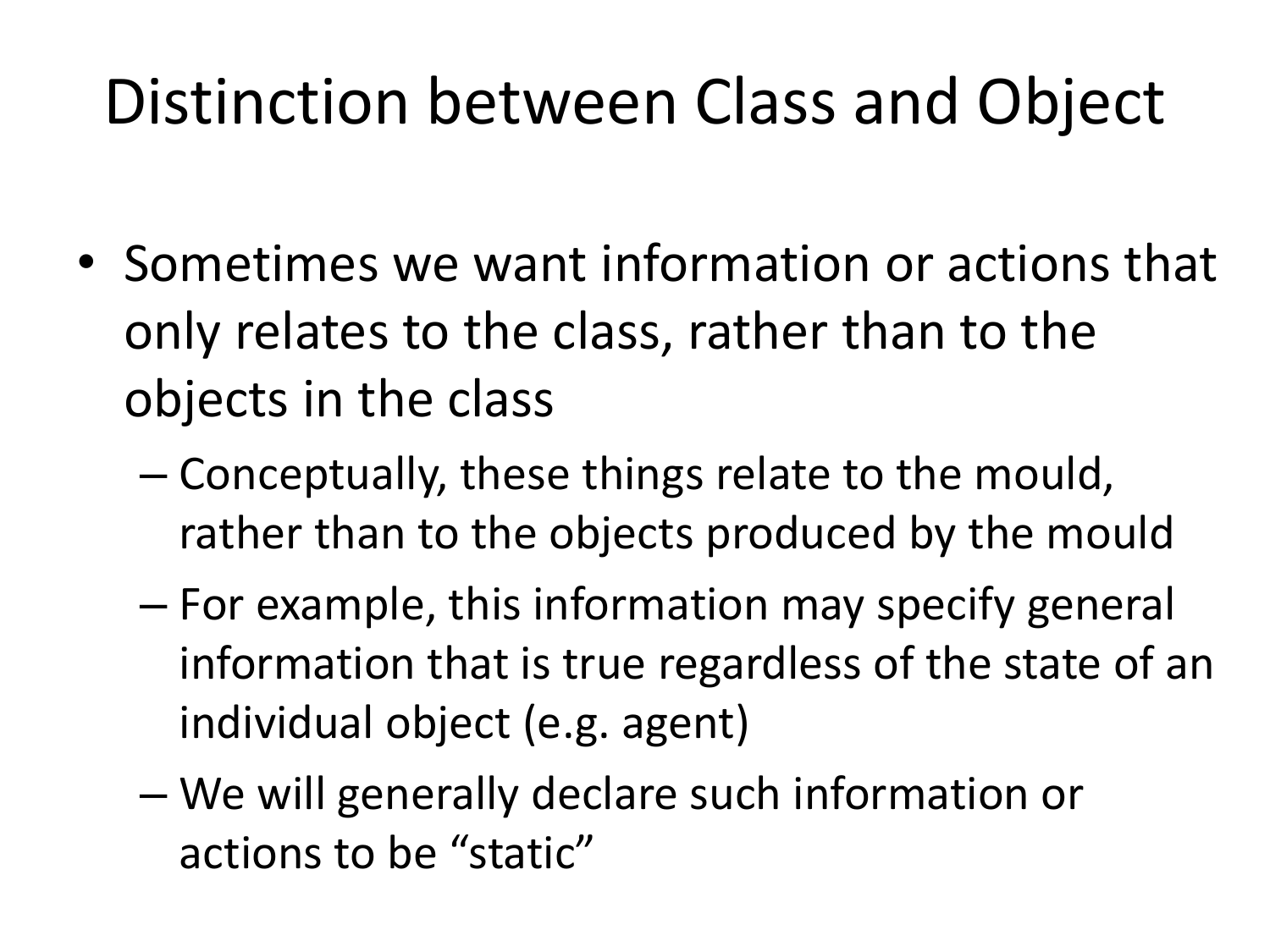#### Java Variables include…

- "Parameters" ("Arguments") to functions
- Local variables within a function
- Fields within a class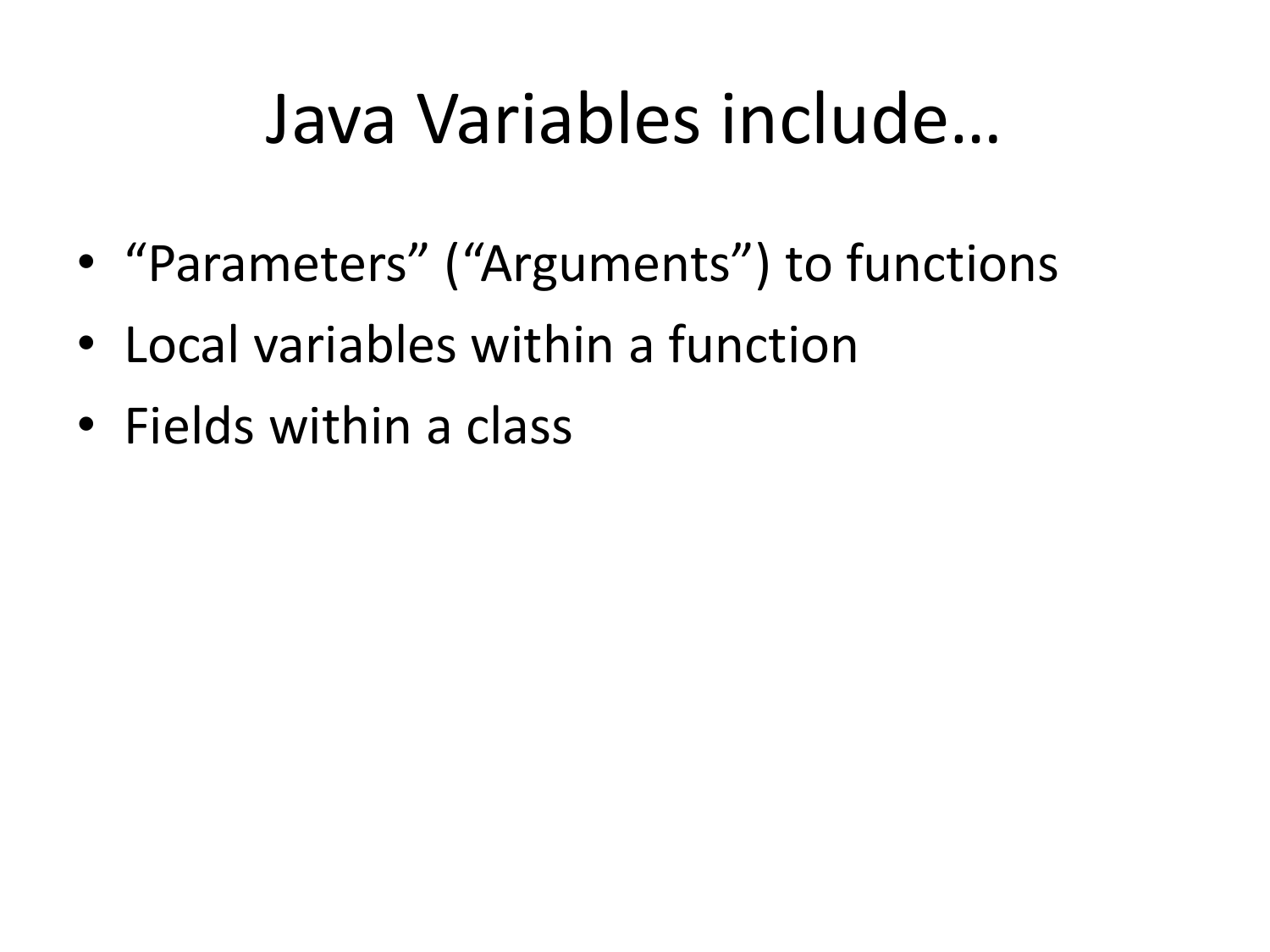# Values & References

- In Java, variables hold values
	- It is the contents of these variables that is of interest variables themselves just store values
- There are many types of variables could be
	- Parameters to a function
	- "Local" (temporary) variables within a function
	- Variables within a class (to be found in every object that is "instantiated" from that class
	- "Static" variables associated with a class (only one variable associated with the class – no how many objects of the class are circulating)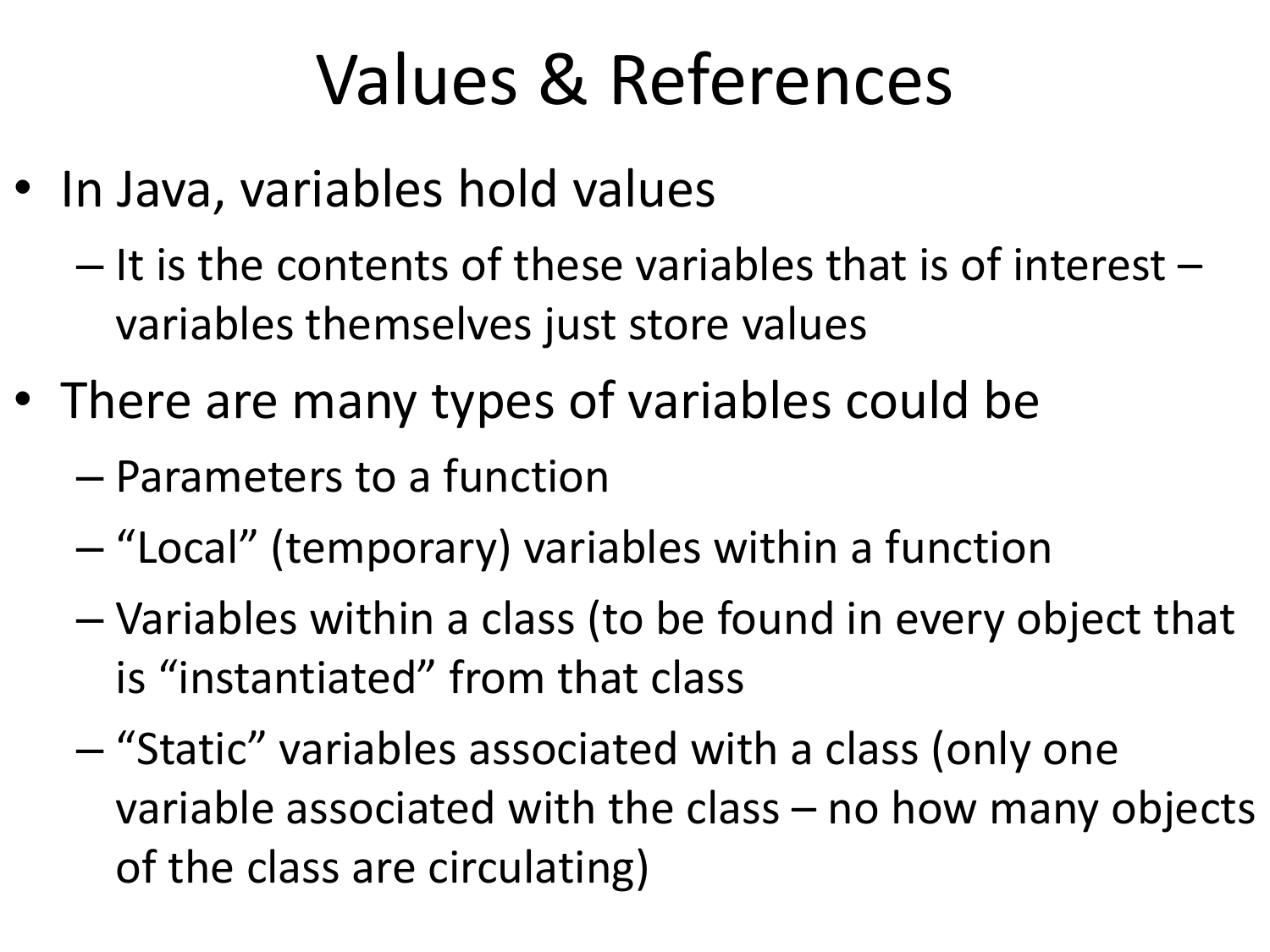# Broad Types of Java Values

- Primitive values
	- Here, the value is directly stored in the variable
		- int, double, float, etc.
- References
	- Here, the value within the variable actually points to either
		- An object (could have many other references to it as well!)
		- A distinguished value "null" (means "doesn't refer to any object")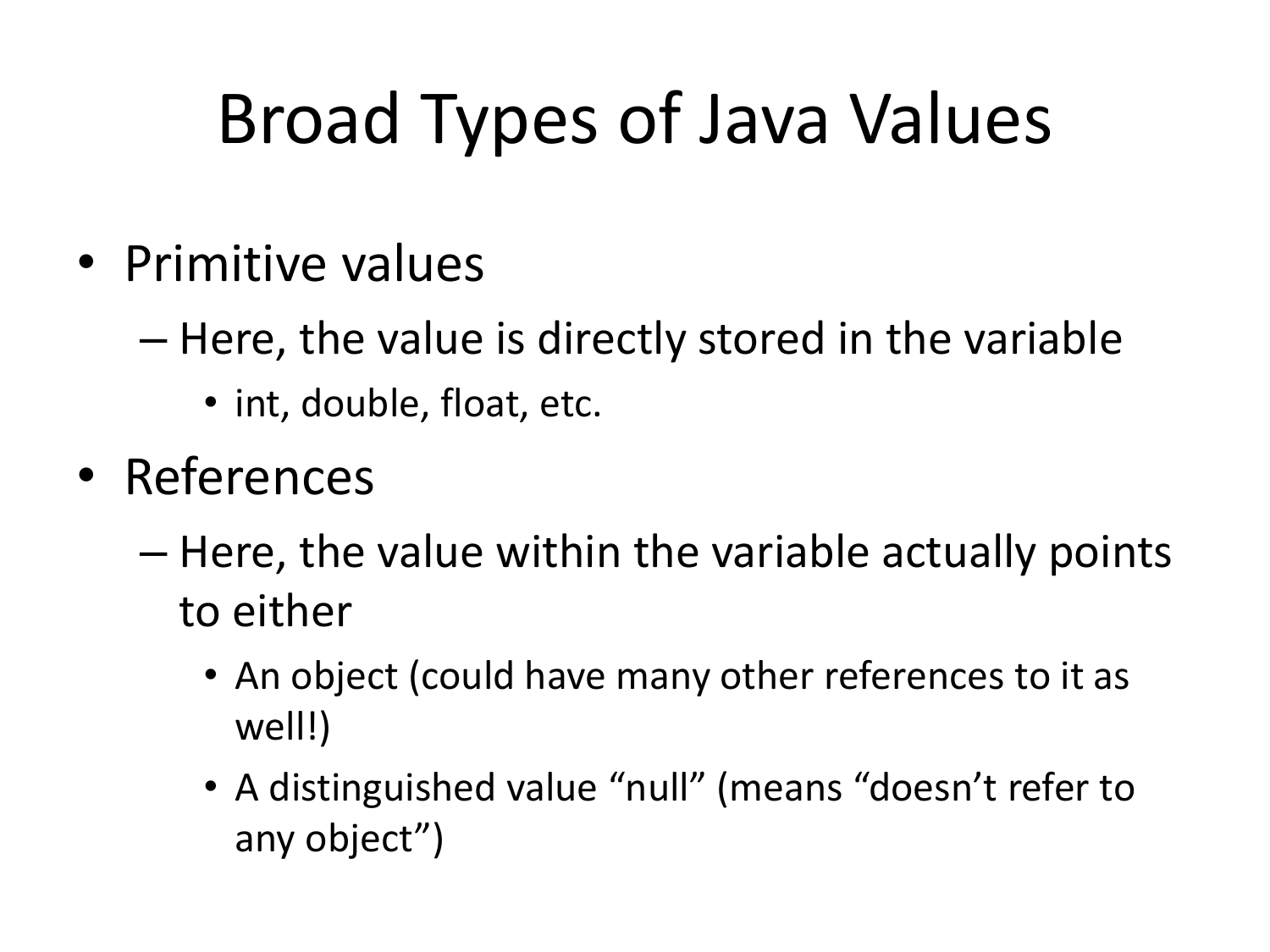# Objects in Java

- Contain
	- Data: "Fields", "Property"
		- These store information
	- Behavior: "Methods"/"Functions"
		- These allow the object to undertake certain tasks

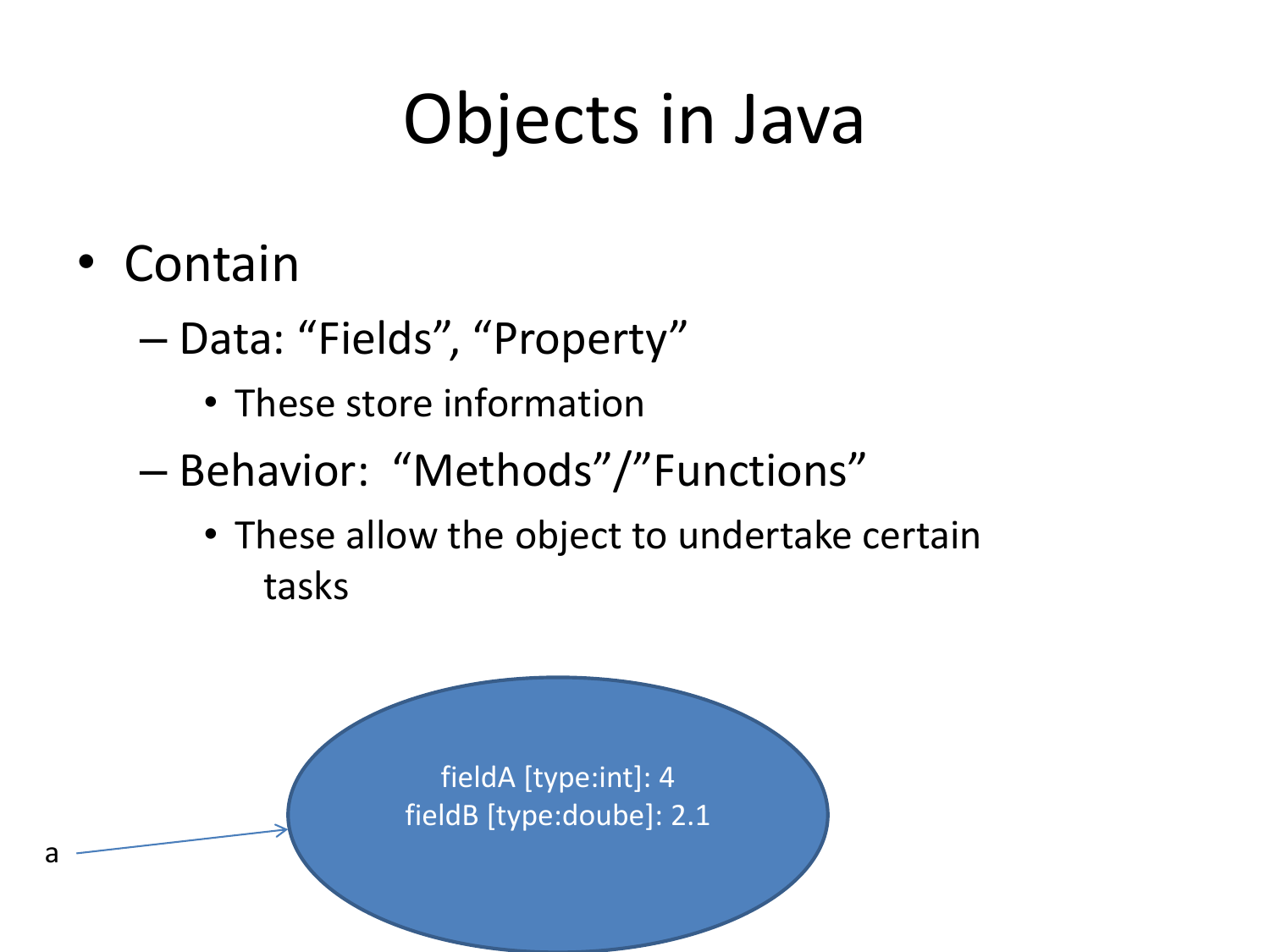#### Object can contain References to Other Objects



fieldA [type:int]: 4 fieldB [type:String]: fieldC [type:MyClass2]:

fieldW [type:double]: 3.2 fieldY[type:int]: 2

a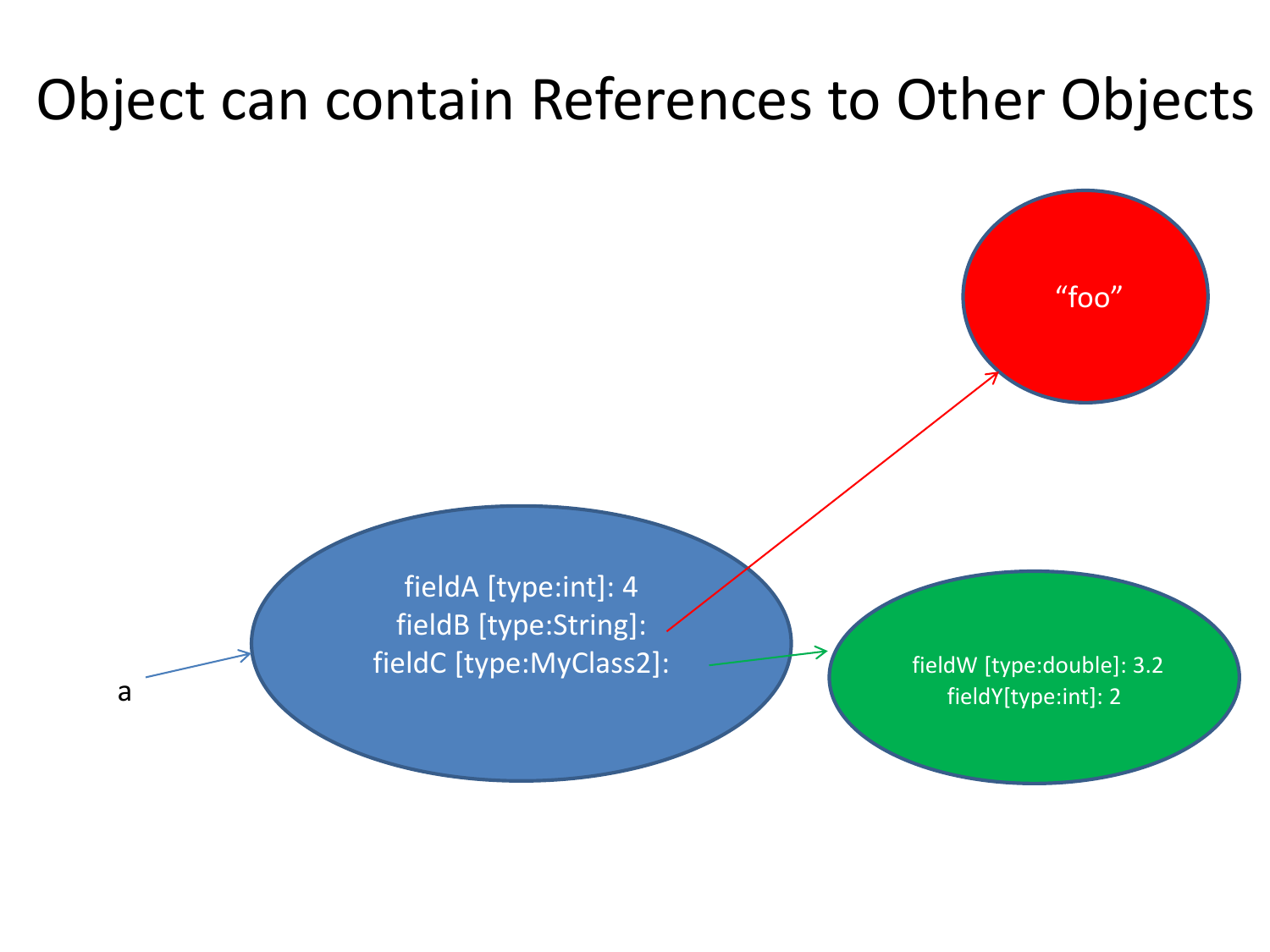# Finding the Enclosing "Main" class from an Embedded Agent

- From within an embedded Agent, one can find the enclosing "Main" class by calling get\_Main()
	- This will give a reference to the single instance (object) of the Main class in which the agent is embedded
	- An alternative approach is to call ((Main) getOwner)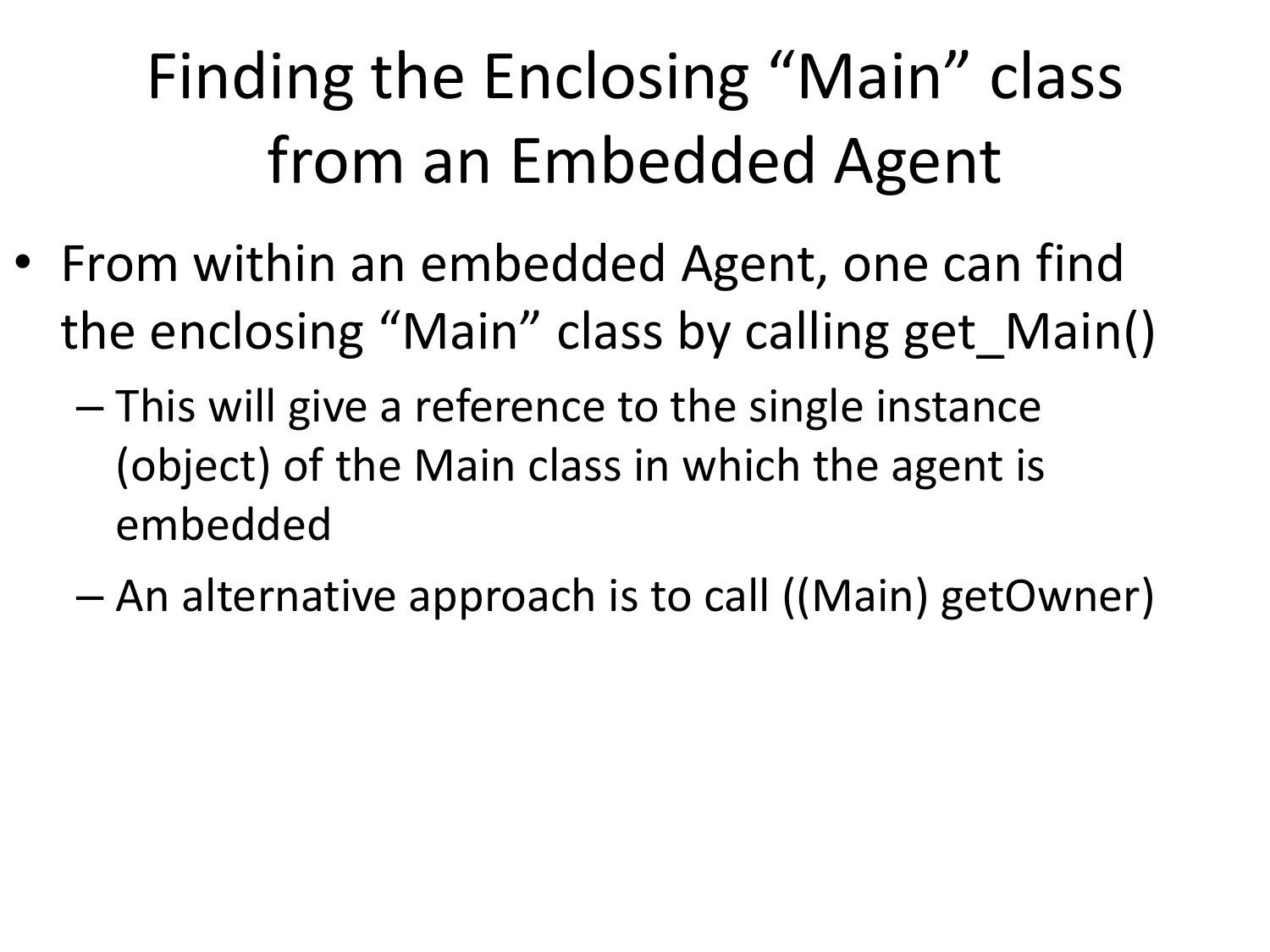#### Reference from Agent Class to Main Object

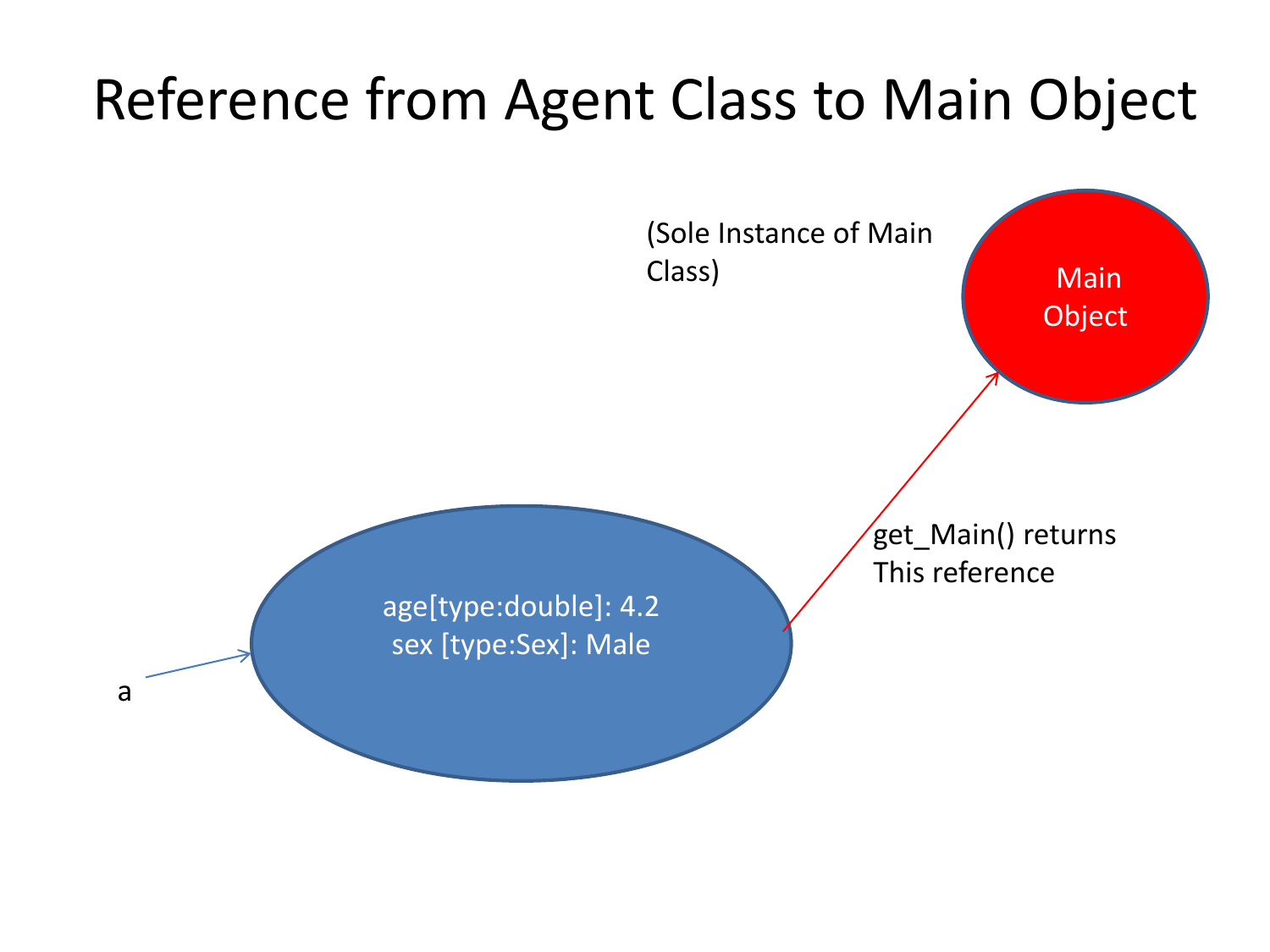# Assignment

- Consider two variables *a* and *b* that hold values
- Consider further the statement *a*=*b*
- How this is interpreted depends on the "type" of *b* – If *b* is a "primitive" (e.g. int, double): Here, the assignment will make a copy of that value

Before: a: 2, b: 4

After: a:4, b:4

– If *b* holds a reference to an object, a will now hold a reference to that same object

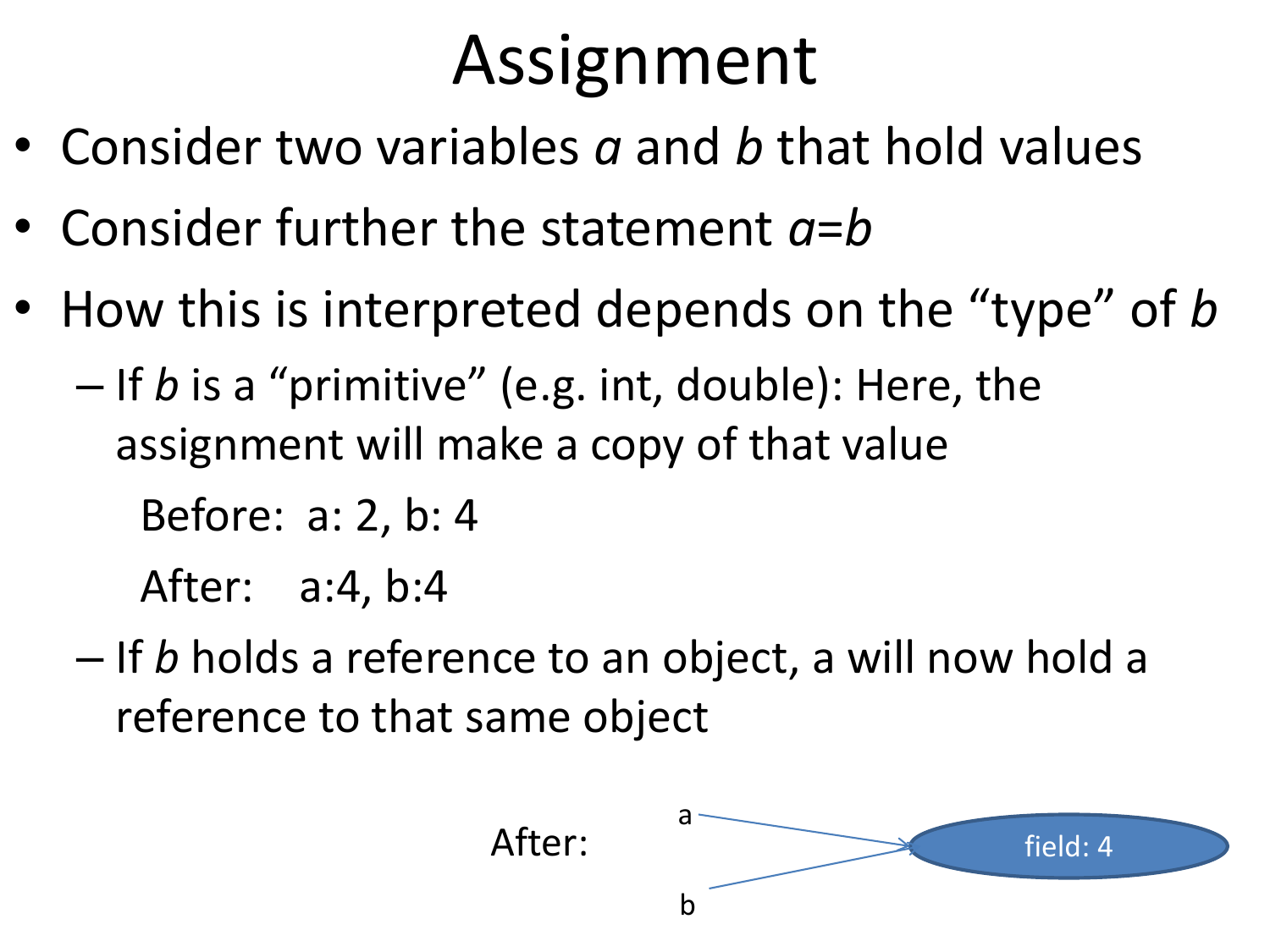# Assignment

– If the programmer later modifies that object through a that same change will be visible through b as well



• Assignment to a "field" (property") of the object through variable a

a.field=3

• After field:3 a b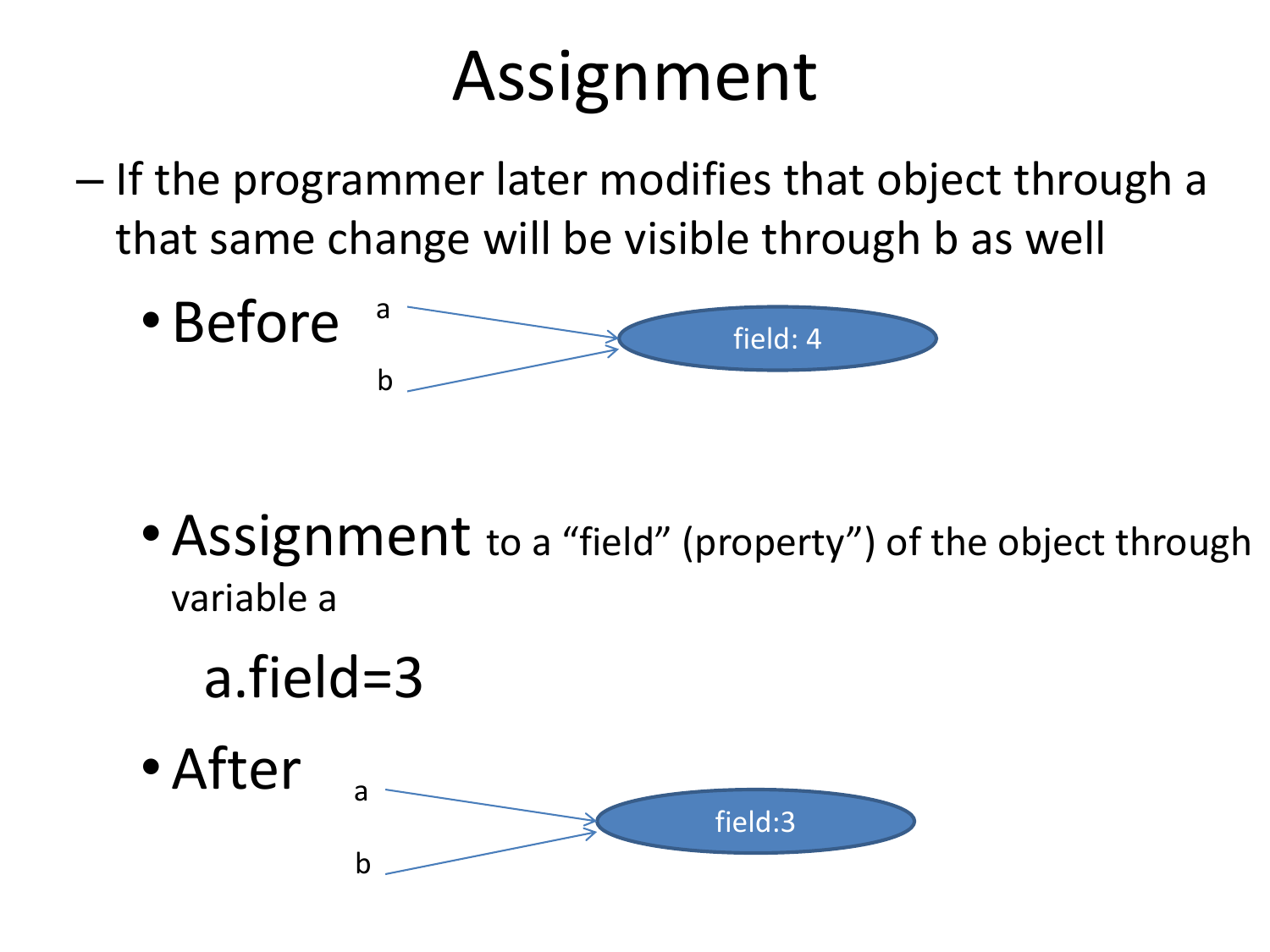#### References Vs. Values

- The "type" of a variable indicates the sort of data to which it can refer
- Looking at a variable's type will tell you much about how it can be used
	- Whether primitive or reference
	- Sort of operations that are possible on the data it holds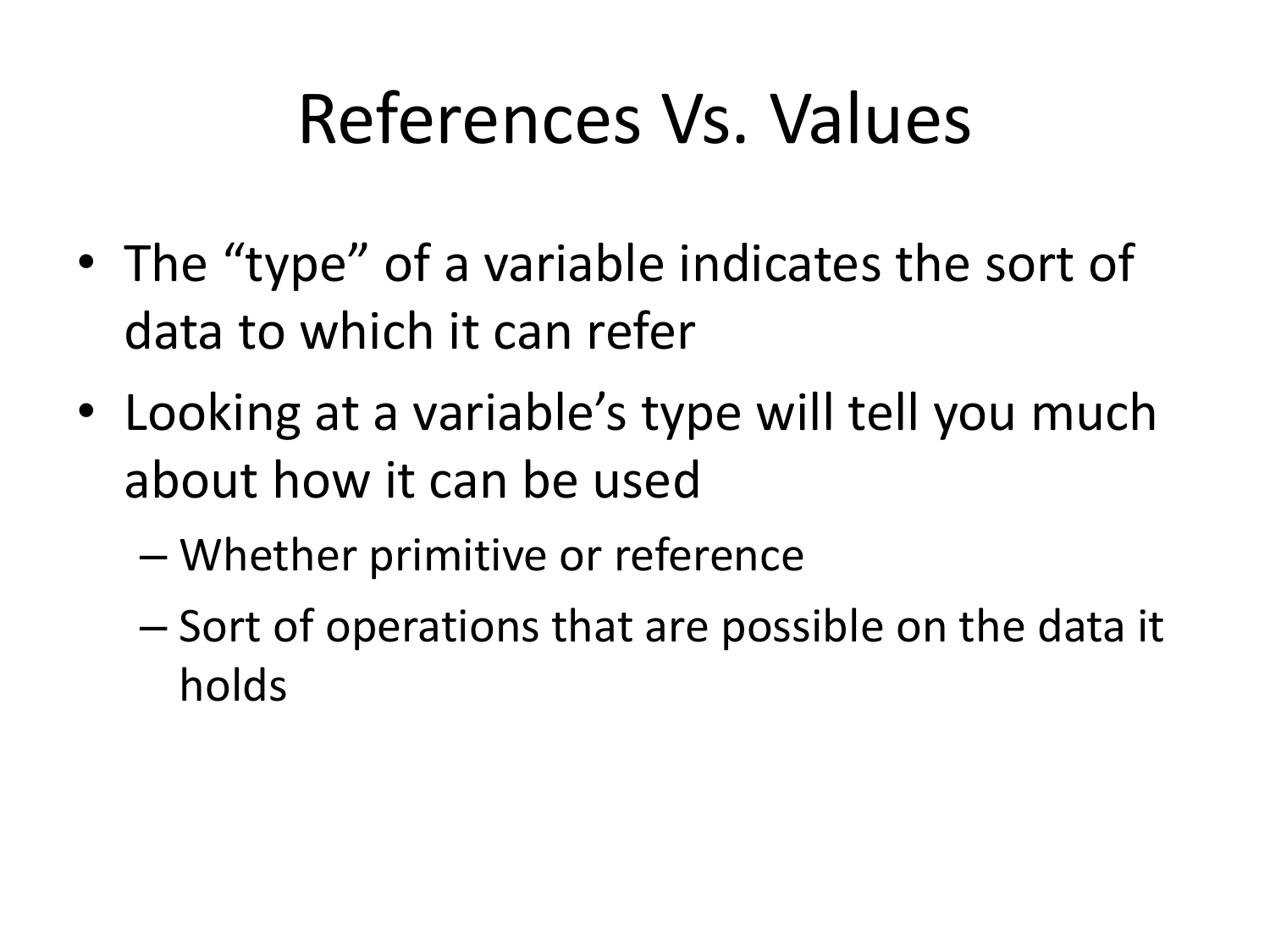# Arrays

- Java supports collections called "Arrays"
	- These store collections of values in an "indexed" fashion
		- By giving an "index", we can get back an element
- These arrays can be of 1 or more "dimensions"
	- An array of dimension 2 is just a (1D) array of references to (1D) arrays